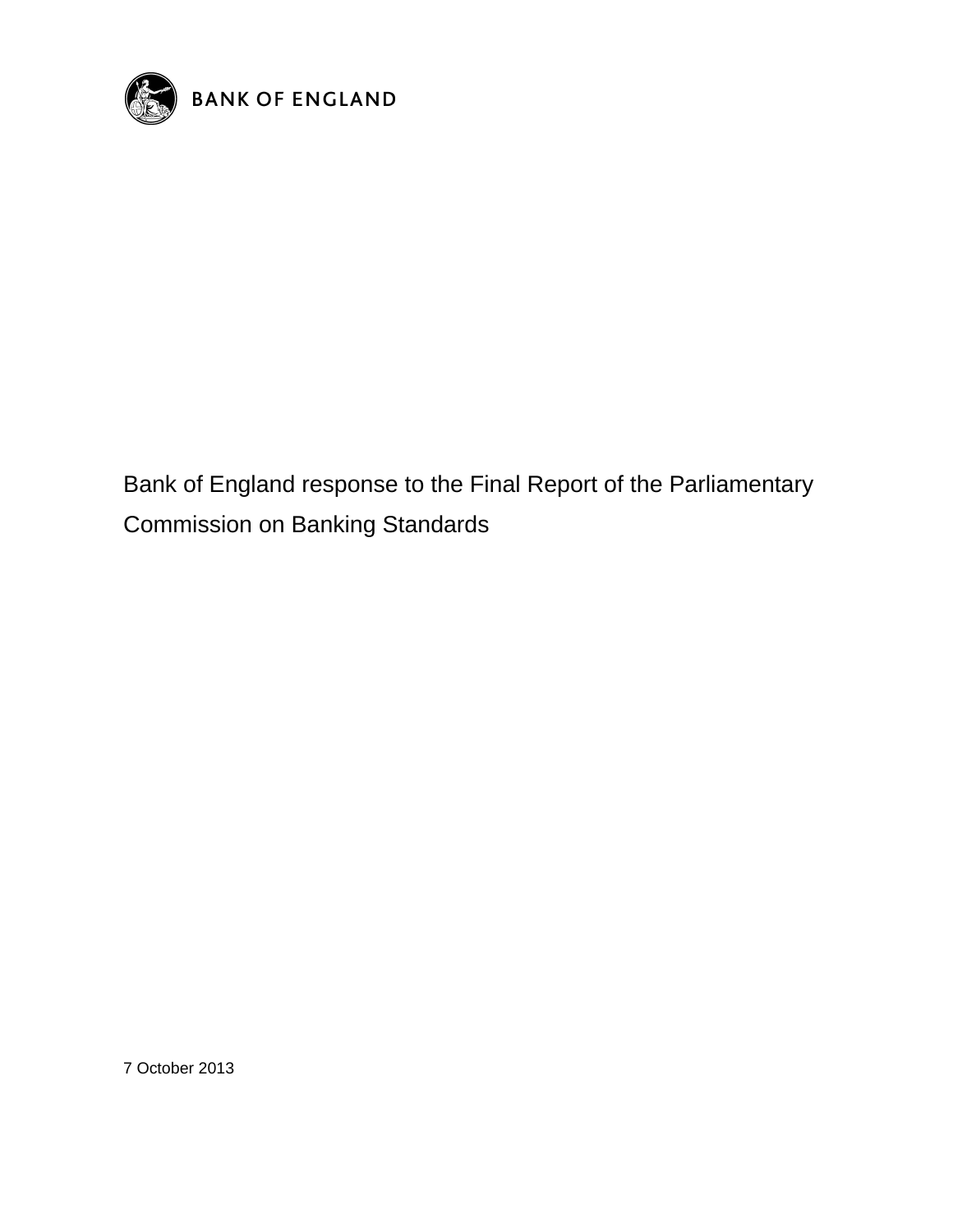#### **Bank of England Response to the PCBS Report**

1. The Parliamentary Commission on Banking Standards (PCBS) published its final report in June 2013, making recommendations to the Government, to the regulators and above all to the industry itself, aimed at remedying the shortcomings in standards that it had identified. A number of recommendations were addressed to the Bank (including the Financial Policy Committee (FPC) and the Prudential Regulation Authority (PRA)) and this document sets out our initial response. It also meets a request from the Government to provide an outline of how the Bank would implement the proposed new framework for individuals. Initial FPC views were noted in the Record of its September meeting and the Bank will ensure it has the opportunity to consider work planned.<sup>1</sup>

2. References in brackets throughout this document are to recommendations made to the Bank, corresponding to the table in the Annex, which in turn follows the numbering in the Government's response<sup>2</sup>.

3. We welcome the Report and, with few exceptions, intend to take forward its recommendations.

4. The Commission highlighted four areas relevant to the Bank of England in which it judged reform was needed to enable trust to be restored in banking: individual responsibility, especially at the most senior levels; reforming governance within banks; greater competition in banking markets; and reinforced responsibilities of regulators. Our response is grouped under those headings.

## **INDIVIDUAL RESPONSIBILITY**

5. A central theme of the Report was "to make individual responsibility in banking a reality", and the Report recommends a new framework to replace the Approved Persons regime for banks. The Bank welcomes both the aim of the Commission and its recommendation to deliver that. Assuming that the necessary legislative amendments to the Banking Reform Bill are enacted, it would then be for the regulators to give the new regime effect in practice (3, 4, 12, 14, 16). The PRA expects to consult on the design of the new regime and enact the final rules in 2014, ahead of implementation in 2015.

6. For **Senior Persons**, the regime is based upon a simple principle – as the Commission put it, 'responsibility that is too thinly diffused can be too readily disowned<sup>3</sup>. Delegation of tasks is sensible and necessary in large and complex organisations but must not dilute the responsibility of the most senior individuals. The Senior Persons regime should 'ensure that the key responsibilities within banks are assigned

<sup>&</sup>lt;sup>1</sup> See www.bankofengland.co.uk/publications/Documents/records/fpc/pdf/2013/record1310.pdf (para 17) and noting the Government's response on recommendations (34), (35), (98) and (99).<br><sup>2</sup> See www.gov.uk/government/noug/government responde to perliame

See www.gov.uk/government/news/government-responds-to-parliamentary-commission-on-banking-standards.

See www.parliament.uk/documents/banking-commission/Banking-final-report-vol-ii.pdf, p.312.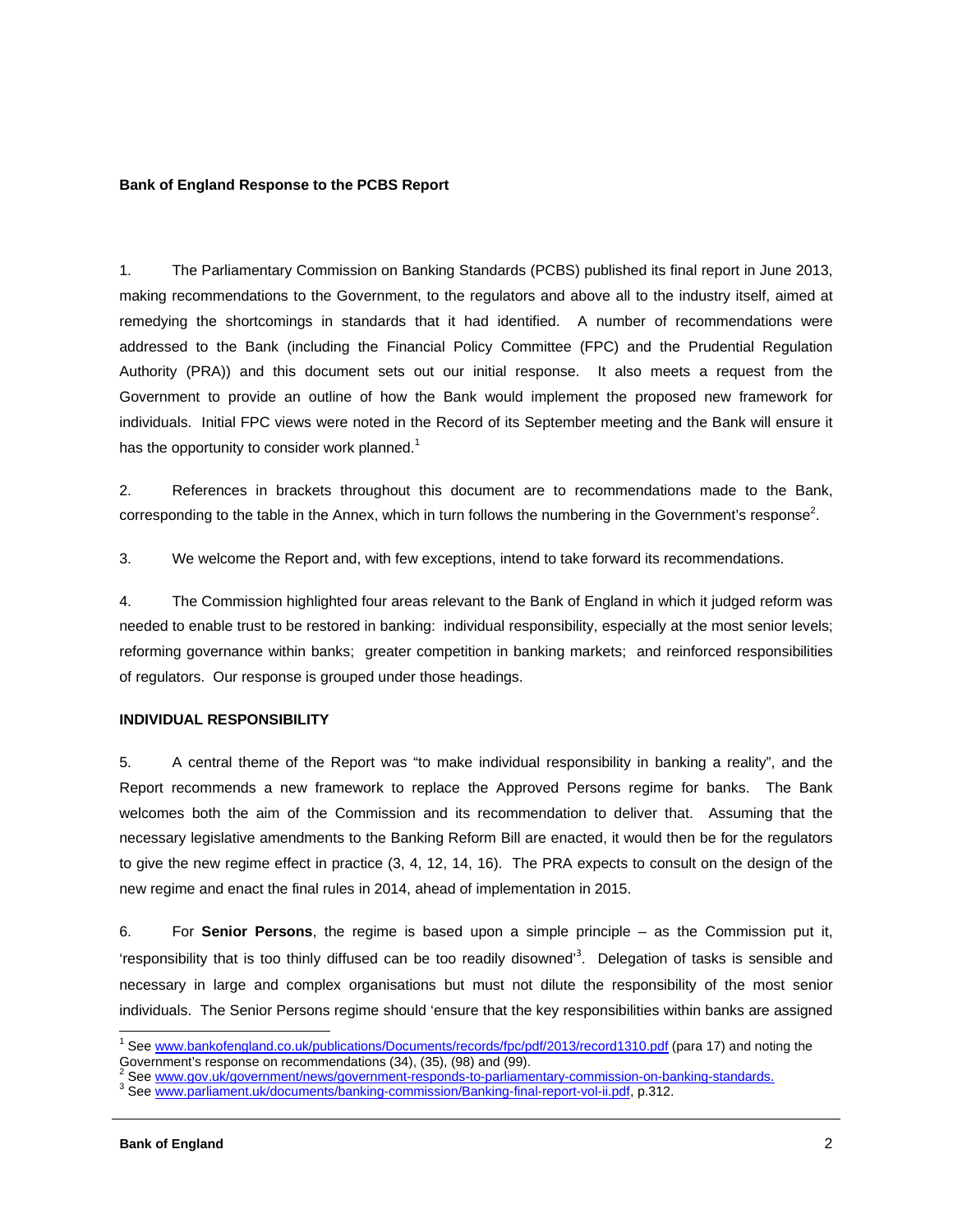to specific individuals who are aware of those responsibilities and have formally accepted them<sup>34</sup>. The PRA will require firms to ensure that key activities which they undertake, or key risks to which they are potentially exposed, are assigned to individual Senior Persons, including the Chief Executive Officer. This would include, for Senior Persons at ring-fenced banks, responsibility for the firm complying with the ring-fencing requirements. Some matters and decisions will remain within the remit of a firm's board as a whole, rather than a single individual (as part of good governance, or European law, or both). As part of its consultation the PRA will consider whether further action is needed to assess prospective directors on their ability to safeguard firms' safety and soundness.

7. The Government has indicated that Senior Persons will be subject under Financial Services and Markets Act 2000 (FSMA) to a 'reverse burden of proof'. This means they will be subject to disciplinary action if a contravention occurs in their area of responsibility and they did not take reasonable steps to prevent it, or to stop it continuing.

8. The Report does not recommend a strict liability regime, and evidencing individual responsibility in a way which proves the PRA's case will not be straightforward. Supervisory processes will need to establish and record responsibilities in a way which is consistent with the PRA's forward looking and judgement-based approach. And the use of remedial requirements or enforcement action must reinforce the deterrent effect of the new regime without encroaching upon human rights. The PRA is considering these questions closely with the Treasury and the Financial Conduct Authority (FCA).

9. The PRA's day-to-day focus will remain on *ex ante* action to prevent risks to its objectives crystallising in the first place. Significant strides towards making individual responsibility in banking a reality can be taken by firms' management, working with supervisors, to ensure greater clarity of responsibilities and improved corporate governance.

10. The Senior Persons will be within the separate "Licensing**"** arrangements, intended to 'provide the basis for upholding individuals' standards of behaviour', centred on the application of a revised set of **Individual Standards Rules** to a broader group than is currently covered by the *Statements of Principle and*  Code of Practice for Approved Persons.<sup>5</sup> The Senior Persons may be subject to additional rules. The PRA will consult with the industry before determining the exact population to which these standards should apply. Given its objectives, the key for the PRA will be to identify those roles that can directly affect the firm's safety and soundness.

11. Given the failings of the Approved Persons regime, the Report suggested that the regulators should advise on the merits of the new scheme's wider applicability (1). For the present, the Government's legislative proposals in this area will apply only to deposit takers, but not to investment banks and insurance companies. The PRA will therefore be applying different regimes across its regulated entities; though within the Approved

<sup>&</sup>lt;u>.</u><br>4 See <u>www.parliament.uk/documents/banking-commission/Banking-final-report-vol-ii.pdf,</u> p.312.<br><sup>5</sup> See <u>www.parliament.uk/documents/banking-commission/Banking-final-report-vol-ii.pdf, p.311.</u>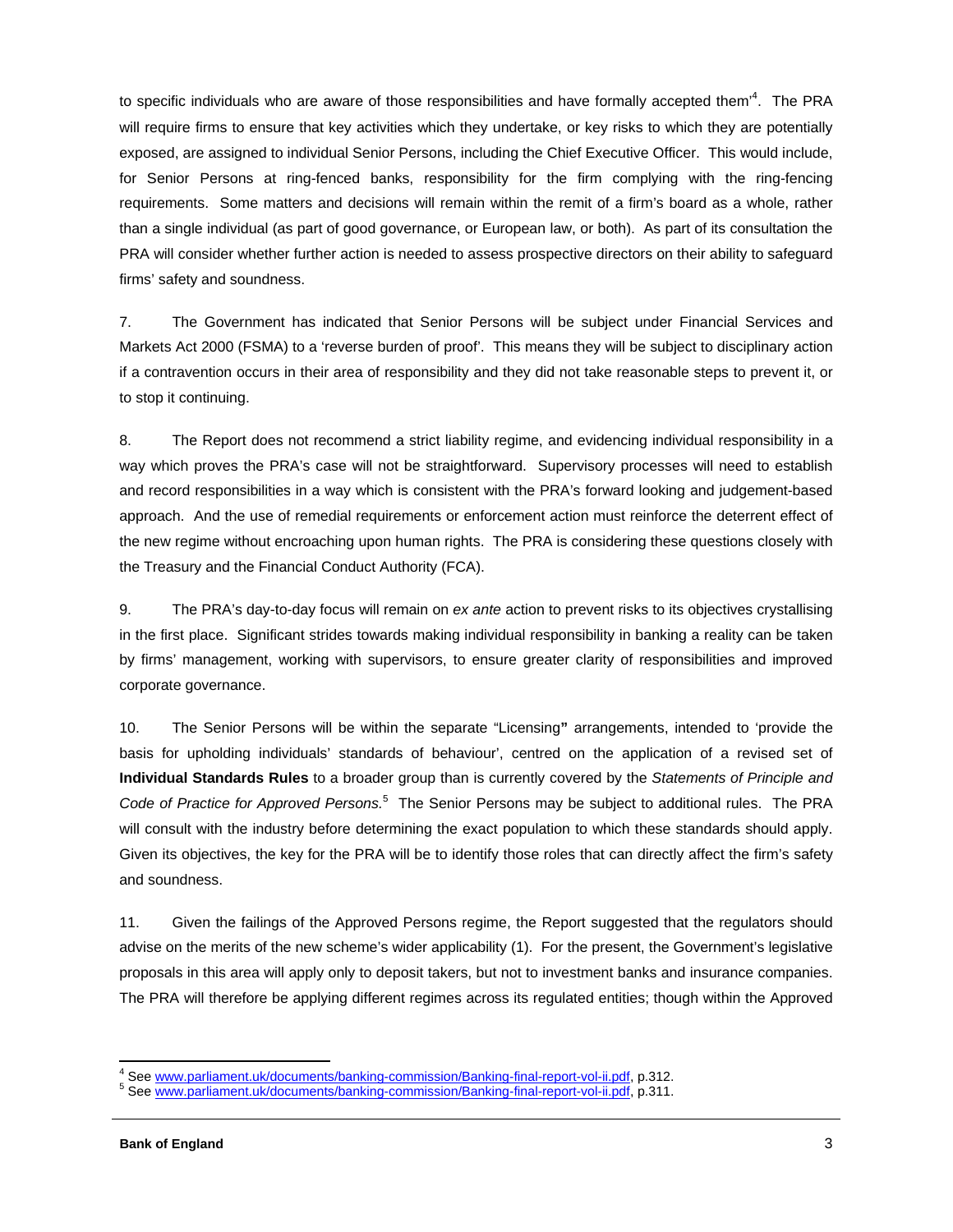Persons scheme it will be able to review the standards applying to insurers and others, and will consult on any proposed changes.

12. The FCA maintains the Register covering all FCA and PRA approved persons. The PRA will hold further discussions with the FCA, Government and overseas regulators in relation to the impact of the new regime for individuals (16) and to consider whether additional information should appear on the Register (17).

# **REFORMING GOVERNANCE WITHIN BANKS**

## *Remuneration*

13. The Report recommends a new **Remuneration** Code, building on current provisions. The PRA will consult on a revised code in 2014.

14. The PRA's current approach embodies the requirements of the Financial Stability Board's Principles and Standards, and also European legislation (including CRDIV). The PRA assesses whether banks are striking an appropriate balance between risk and reward and, as part of that, whether an appropriate mix of financial measures is used to calculate remuneration (33). The Code already requires firms to have appropriate terms in relation to deferral in their employment contracts, and the PRA assesses firms' overall approaches (27). There is a presumption that non-executives should not receive variable remuneration (31).

15. It will not require a new statutory framework for the revised code to take account of the PCBS recommendations, which included: more and longer deferral of variable remuneration, including up to ten years; the greater use of instruments such as bail-in bonds (26)<sup>6</sup>; strengthening and broadening the application of malus to unvested awards and of clawback to vested awards (28); and tackling the practice of compensating recruits upon change of employment (32). They also included greater and more granular disclosure by remuneration committees in banks' annual reports (33). The Report also recommends that where direct taxpayer support to a bank is provided in the event of bank failure, the regulators should have an explicit discretionary power to render void or cancel all deferred compensation (30). The PRA will consider how to address this, consistent with European Human Rights provisions.

16. The revised Code will continue to apply to those staff who have a material impact on a firm's risk profile – 'material risk takers' – in a proportionate manner depending on a firm's nature, size, scope and complexity (24). The Regulatory Technical Standard required by CRDIV on criteria for the identification of material risk-takers is likely to increase the numbers identified within firms.

17. As the Report recommends, the PRA has examined whether there is merit in further powers in relation to recovery of vested remuneration in the cases of individuals who have been the subject of successful enforcement action – and has concluded that its existing powers are sufficient to advance the intent of this recommendation (29).

e<br><sup>6</sup> The European Banking Authority (EBA) is consulting upon a draft Regulatory Technical Standard setting out the classes of instruments which can be used for variable remuneration (23). See www.eba.europa.eu/regulation-andpolicy/remuneration/draft-rts-on-classes-of-appropriate-instruments-for-variable-remuneration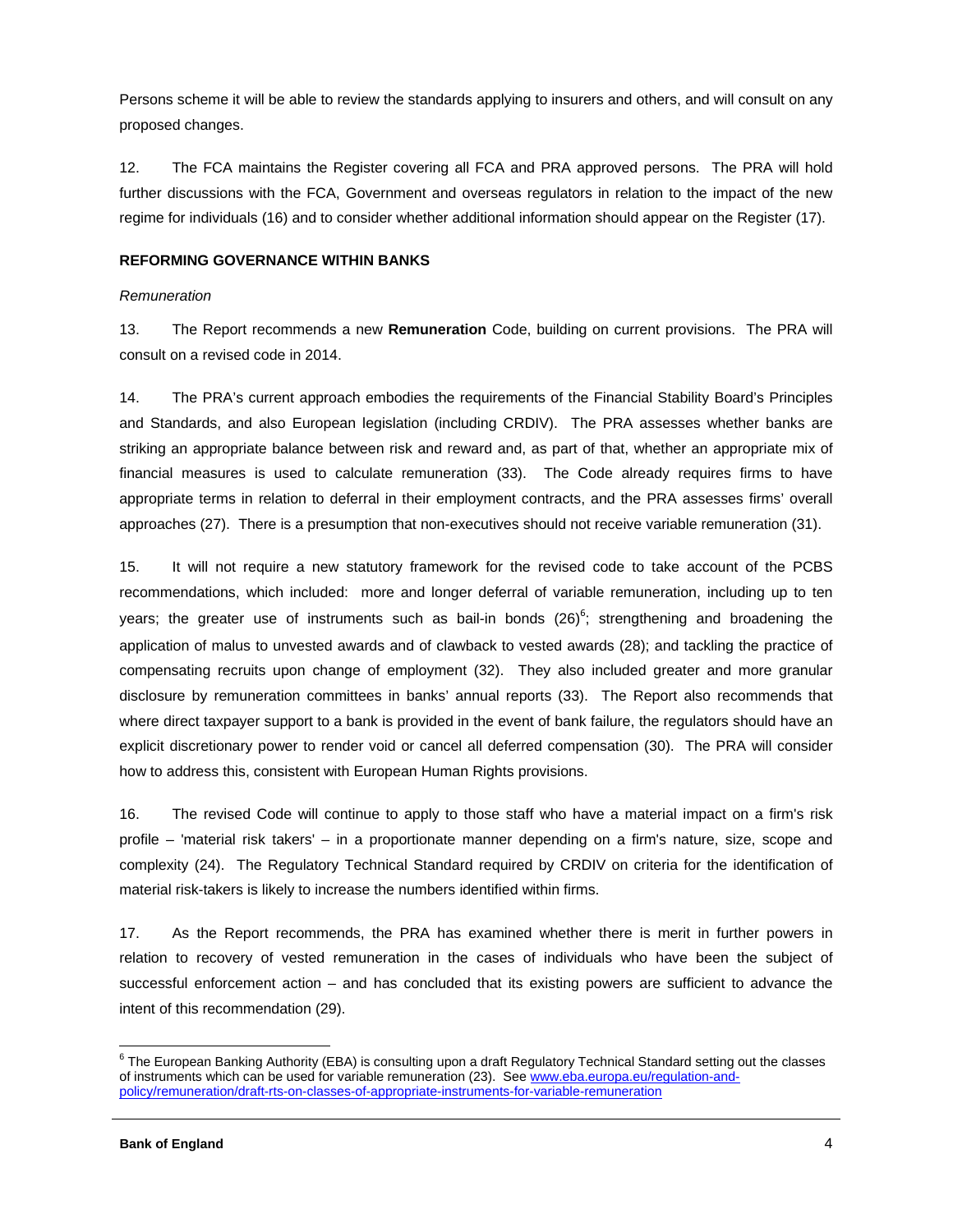18. The Report notes that 'banks have moved towards linking fines more strongly to employee remuneration, so that the cost of fines is not simply passed on to shareholders but also falls on employees, thereby creating incentives for good behaviour', and recommends that fines on banks be recovered from the pool of deferred compensation as well as current year bonuses (20).<sup>7</sup> The PRA expects firms themselves to pay any fines imposed on them. In determining bonus pools firms should consider the size and nature of any regulatory fines alongside evidence of risk management failure, increased business risk, poor financial performance and reputational damage.

## *Risk Management*

19. The Report's recommendations on **risk management** include that each board should have a separate risk committee chaired by a strong and capable non-executive (38), who would also be responsible for protecting the independence and authority of the Chief Risk Officer (CRO) (42). The Report also recommends that dismissal or sanctions against the CRO, Head of Compliance or Head of Internal Audit should only follow agreement by the non-executives (42, 43, 44).

20. More broadly, the Commission emphasises that non-executive directors should 'provide a genuine check and balance to the executives'. Its recommendations are intended to reinforce the leadership and challenge role of the Chairman and Senior Independent Director (36), and to emphasise the importance of a properly-resourced Chairman's office. (40).

21. The Bank agrees with the intentions of these recommendations on governance and risk management, and will consult on them as appropriate in 2014. Some are consistent with CRD IV changes, upon which the PRA has already consulted. As part of this, the PRA will consider whether rules should be introduced to ensure effective monitoring and oversight of the skills of the management board. And, as recommended, the PRA will examine, with the FCA and the Financial Reporting Council (FRC), the merits of requiring each nonexecutive director vacancy at a bank above the ring-fence threshold to be publicly advertised (39).

22. The PRA does not believe that a director's duties under the current Companies Act would override his or her obligations to comply with relevant PRA requirements. To emphasise this, the PRA will consult on a requirement that a firm must operate in a way which is consistent with its safety and soundness (41).

#### **GREATER COMPETITION**

23. The Government agreed with the PCBS recommendation to give the PRA a secondary objective for competition. The proposed objective is: "*When discharging its general functions in a way that advances its objectives… the PRA must so far as is reasonably possible act in a way which, as a secondary objective,*  facilitates effective competition in the markets for services provided by PRA authorised persons in carrying on *regulated activities"*.

 7 From www.parliament.uk/documents/banking-commission/Banking-final-report-vol-ii.pdf, p.495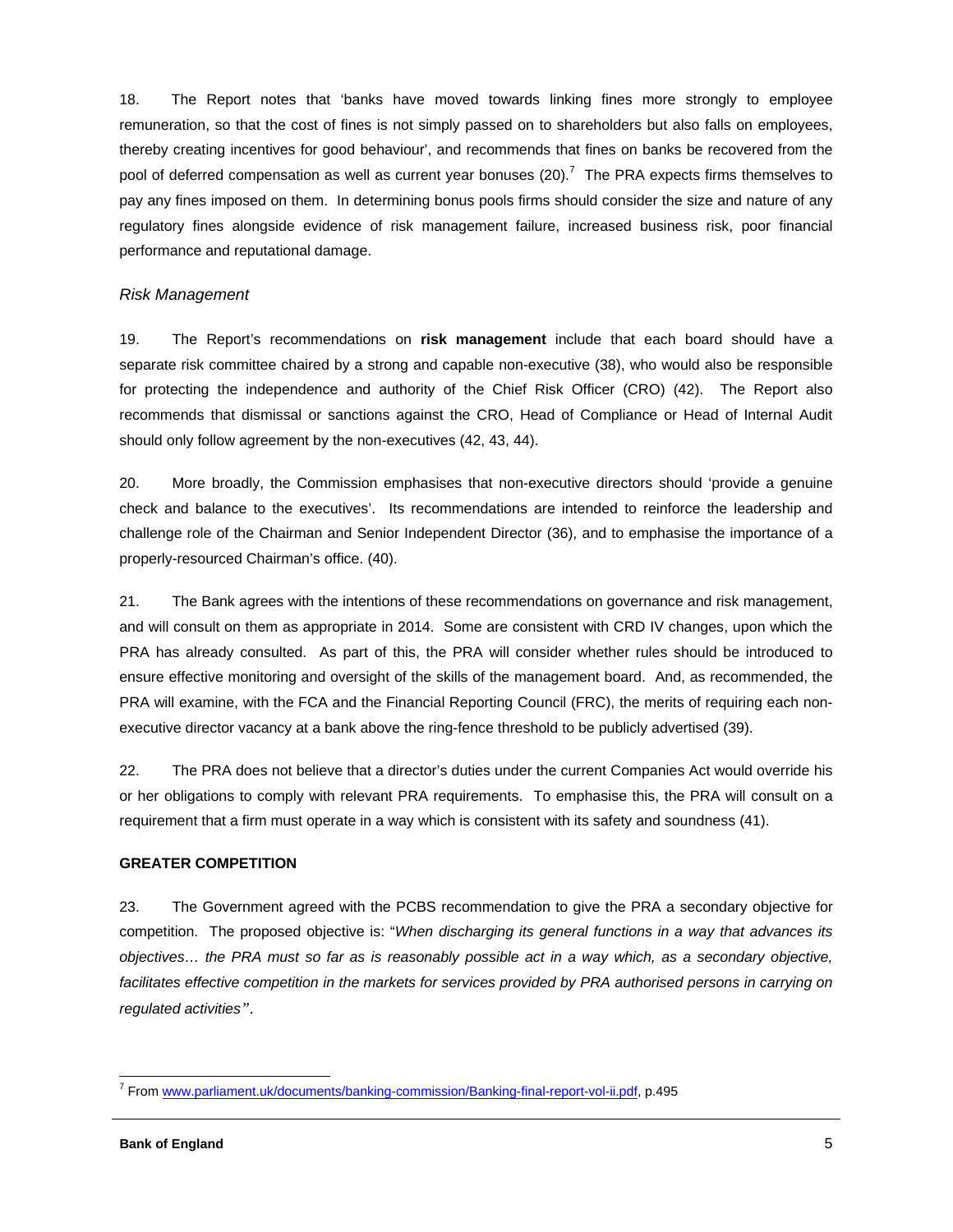24. The Bank agrees with the proposed secondary competition objective, as set out in the Treasury's amendment. We believe this is formulated in a way that should not divert attention away from the PRA's primary objective of safety and soundness and so does not repeat the mistake on which the FSA foundered – a multiplicity of objectives. Nevertheless, the secondary objective also serves to emphasise the important role the PRA can play in pursuing its objectives in a way that facilitates effective competition in banking and other markets (56).

25. The PRA is already taking forward a revised approach (announced by the Financial Services Authority and the Bank in March 2013) to authorising and regulating new entrant banks. The PRA will, with the FCA, conduct a review of this revised approach in Spring 2014 (62). The PRA will report annually on what it has done in furtherance of the objective, and will publish annual statistics on the authorisation process.

## **REINFORCING RESPONSIBILITIES OF REGULATORS**

26. We welcome the Report's endorsement of the **forward looking, judgement-based supervisory approach** that the PRA has chosen to pursue. To support the implementation of this approach in relation to all firms it regulates, the PRA employs senior advisors with extensive industry experience (106). And consistent with a specific recommendation (108) the Bank has run courses on the history of financial crises, with input from senior staff involved in its recent crisis-focused operations. A programme on past financial crises and corporate memory will also be introduced within the PRA.

27. The Report rightly acknowledges that the regulatory framework is increasingly set **by international rules and regulations**. Banking is an international industry and so effective international co-operation is essential. The Bank, including the PRA, plays a full and active role with its counterparts globally and in the European Union in developing and implementing prudential standards and in supervising international firms  $(23, 110).$ <sup>8</sup> An assessment of the Basel framework (93) is currently being conducted by the Basel Committee itself. As a member of the Basel Committee, the Bank will continue to shape that assessment, including on outstanding issues such as the trading book, securitisation and dependence on credit ratings (111). Given that work, the Bank does not intend to provide a separate assessment of the shortcomings of the Basel Framework but it will, once the Basel Committee's assessment is complete, share it with the Treasury Select Committee (TSC).

28. The Bank has played a leading role in developing the recommendations on **shadow banking** which the Financial Stability Board recently presented to the G20<sup>9</sup>. And the FPC has set out, in its response to the Treasury's 2013 Remit and Recommendations Letter, its intentions with regard to monitoring of the regulatory perimeter.<sup>10</sup> The Bank thus has no hesitation in agreeing with the PCBS that it is essential to 'take seriously

<sup>&</sup>lt;sup>8</sup><br>See <u>www.bankofengland.co.uk/pra/Pages/supervision/approach/default.aspx</u><br><sup>9</sup> See www.financialatebilityboord.cra/publicationa/r. 120920p.pdf

See www.financialstabilityboard.org/publications/r\_130829a.pdf.<br><sup>10</sup> That Response stated that 'The [Financial Services (2012)] Act provides for the Committee to make recommendations to HM Treasury relating to the boundaries between and within regulated activities and products. The Committee will receive regular briefing on the relevant risks to financial stability arising from less regulated sectors and activities from the Bank, PRA and FCA. It will also hold, at least annually, a regular dedicated discussion on the appropriate boundaries around, and within, the regulatory perimeter.'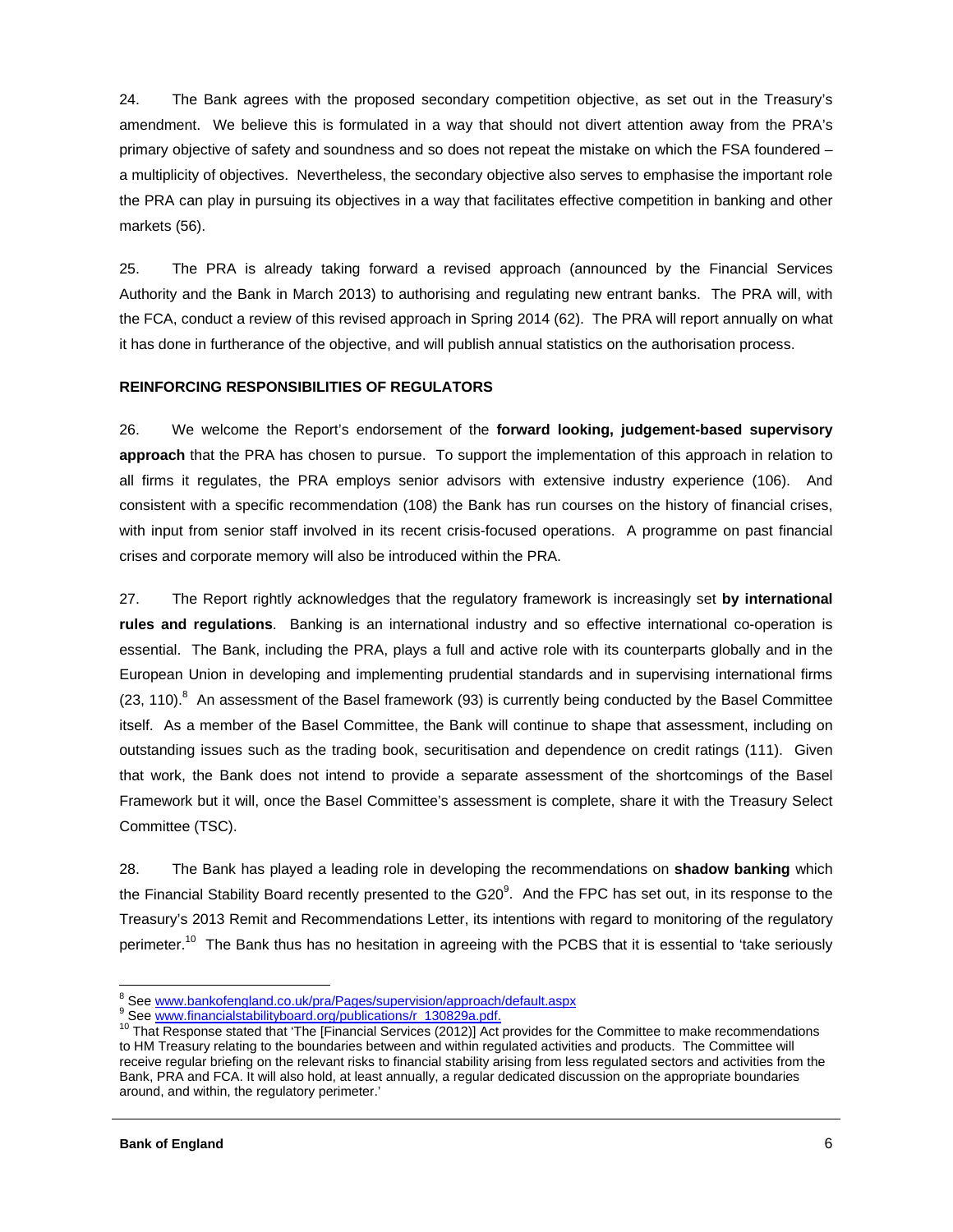the task of monitoring shadow banking<sup>11</sup> and will maintain the momentum behind its domestic and international work in this area.

29. The PRA is required, under the Act, to investigate and report to HM Treasury on possible regulatory failure and matters of public interest in respect of any PRA-authorised firm<sup>12</sup>. The PRA intends to engage independent, external specialists in connection with such investigations. In doing so, it will consult the Oversight Committee of the Bank's Court of Directors. As recommended by the Commission, the Bank is considering how best to facilitate Parliament's involvement in such investigations (112).

30. The PRA's policy is to keep a **summary record of all meetings and substantive conversations with those at senior executive level in all regulated firms** (92). This information is subject to statutory confidentiality. The PRA will continue to make documents available to Parliament on request, subject to its legal obligations and the need to preserve the willingness of firms to have open discussions with the PRA. As recommended, the PRA will provide to the TSC, by the end of 2013, a response to the suggestion that it may risk appearing to act as a **shadow director** of regulated firms (103).

31. The PRA sets out standards that firms must meet, described variously as rules, codes, principles or firm-specific requirements. Statute provides the PRA with a set of disciplinary powers to enforce these standards. The PRA will continue to use its **enforcement powers** to promote positive behaviour in all regulated firms and thereby mitigate risks to the PRA's objectives.<sup>13</sup> The PRA will keep the use and effectiveness of its enforcement powers under review as appropriate (19, 21, 22). As recommended, the PRA will publish, in liaison with the FCA, a review of the enforcement arrangements for the banking sector in 2018 (91).

*32.* The Report recommended that the FPC be provided with responsibility to set **a leverage ratio** requirement for banks much sooner than would be the case under current Government plans. In the meantime, it called on the FPC to publish its own assessment of the appropriate level of such a ratio and its role in the regulatory framework (94) by the year end. The FPC intends to address this recommendation in that timescale but noted that a full assessment would depend on the definition of leverage agreed internationally.

33. The Report recommends that a new regulatory tool, **'special measures'**, be introduced (90). It would take the form of a formal commitment by a bank to address concerns identified by the regulator. The PRA agrees with the intention of the recommendation – to help identify and tackle serious failings in standards and culture – but does not believe that any new powers are necessary. The PRA has a range of intervention powers, including the power to commission a 'section 166' report by a skilled person and to impose requirements on firms under section 55M of FSMA. The possible form of such requirements may include, for example, a commitment letter from the firm to the PRA and the nomination of an individual within the firm to take responsibility for fulfilling the commitments therein (both envisaged by the Report).

<sup>&</sup>lt;sup>11</sup> See www.parliament.uk/documents/banking-commission/Banking-final-report-vol-ii.pdf, p.187.

<sup>&</sup>lt;sup>12</sup> See www.bankofengland.co.uk/publications/Documents/other/pra/conductstatinvestigations.pdf.<br><sup>13</sup> See www.bankofengland.co.uk/pra/Pages/publications/approachenforcement.aspx.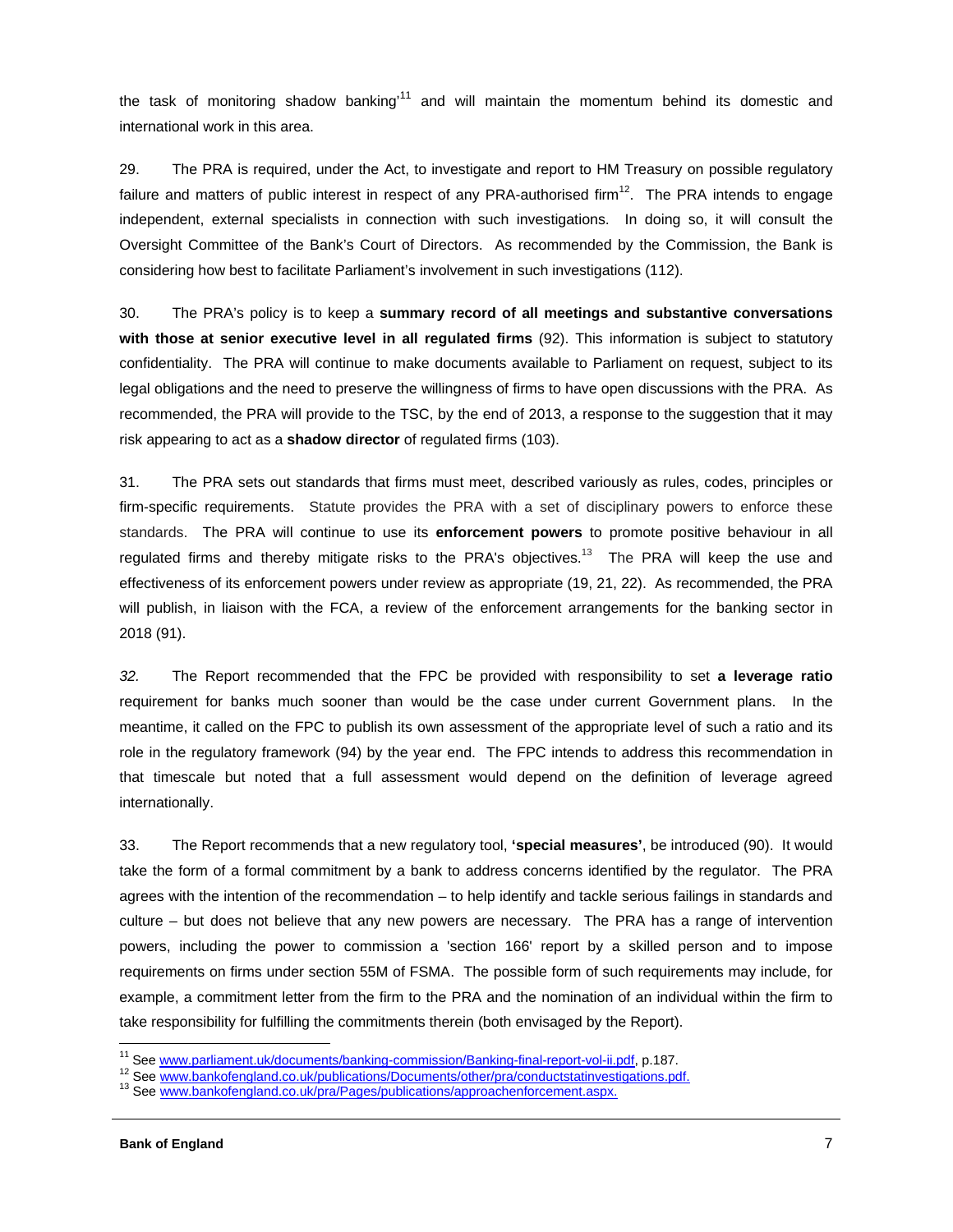#### **OTHER RECOMMENDATIONS MADE BY THE COMMISSION**

#### *Accounting, audit and disclosure*

34. The PRA works with the FCA and the FRC to improve the quality and usefulness of information disclosed on firms' safety and soundness. 'Disclosure of such information assists creditors in judging the risk they take in lending to the firm. This in turn improves firms' own incentives to mitigate those risks'.<sup>14</sup> Consistent with that, we will work with the FCA and the FRC to review the extent to which there is scope to extend bondholder influence over banks, with a view to bringing forward recommendations in due course (35).

35. In line with the Report's recommendation (98), the Government has asked the PRA, working with other authorities including the FPC and the banks as appropriate, to review the nature and scope of information required to create a separate set of accounts for regulators and bring forward recommendations. In doing so, the PRA will take account of the costs and benefits of such an initiative, and also the international requirements that increasingly shape the regulatory environment: from 2014, for example, the new CRD IV regulatory reporting regime will form the basis of nearly the entire prudential dataset. We will also consider the Report's recommendations on the metrics and models used to measure profitability for remuneration purposes (34) and on auditors' commentary on subjective matters of valuation, risk and remuneration in their reports on banks' accounts (99).

36. The PRA has published a code of practice on the relationship between the external auditor and the supervisor<sup>15</sup>, and this applies to all PRA-regulated firms. The Code emphasises the importance of confidence in audited financial information 'to ensure that supervisory efforts and policies are effective, appropriate and based on accurate data'. Supervisors and auditors should engage in regular dialogue. In the past year, for each of the four largest UK banks, there were at least four bilaterals between supervisors and auditors. The PRA does not believe that it is appropriate to mandate the frequency of meetings in statute. Its Code is issued according to a statutory requirement, but the PRA remains able to apply its principles in a manner that is proportionate to the level of risk of the firm (102).

37. Annual reporting on the quality of dialogue between supervisors and regulated firms' auditors is in place, with the first report scheduled for June 2014. It is appropriate that this report be made initially to the PRA Board rather than to the Court of the Bank, given PRA responsibility in this area, though it will be shared with the Court Oversight Committee (102). In line with the Report's recommendation (100), the Government has asked the PRA to work with the FCA and HM Revenue & Customs (HMRC) to investigate where there is scope for usefully extending dialogue and information sharing. This review will conclude later this year with a report to HM Treasury.

## *Whistleblowing*

38. Whistleblowing is important to the identification of wrong-doing that may have adverse effects on the PRA's objectives. The PRA agrees that a non-executive should be given specific responsibilities in relation to

 $\frac{1}{\sqrt{2}}$  . The contract of the contract of the contract of the contract of the contract of the contract of the contract of the contract of the contract of the contract of the contract of the contract of the contract o

<sup>&</sup>lt;sup>14</sup> From <u>www.bankofengland.co.uk/publications/Documents/praapproach/bankingappr1304.pdf,</u> p.19<br><sup>15</sup> See <u>www.bankofengland.co.uk/publications/Documents/other/pra/policy/2013/codeofpracticelss7-13.pdf.</u>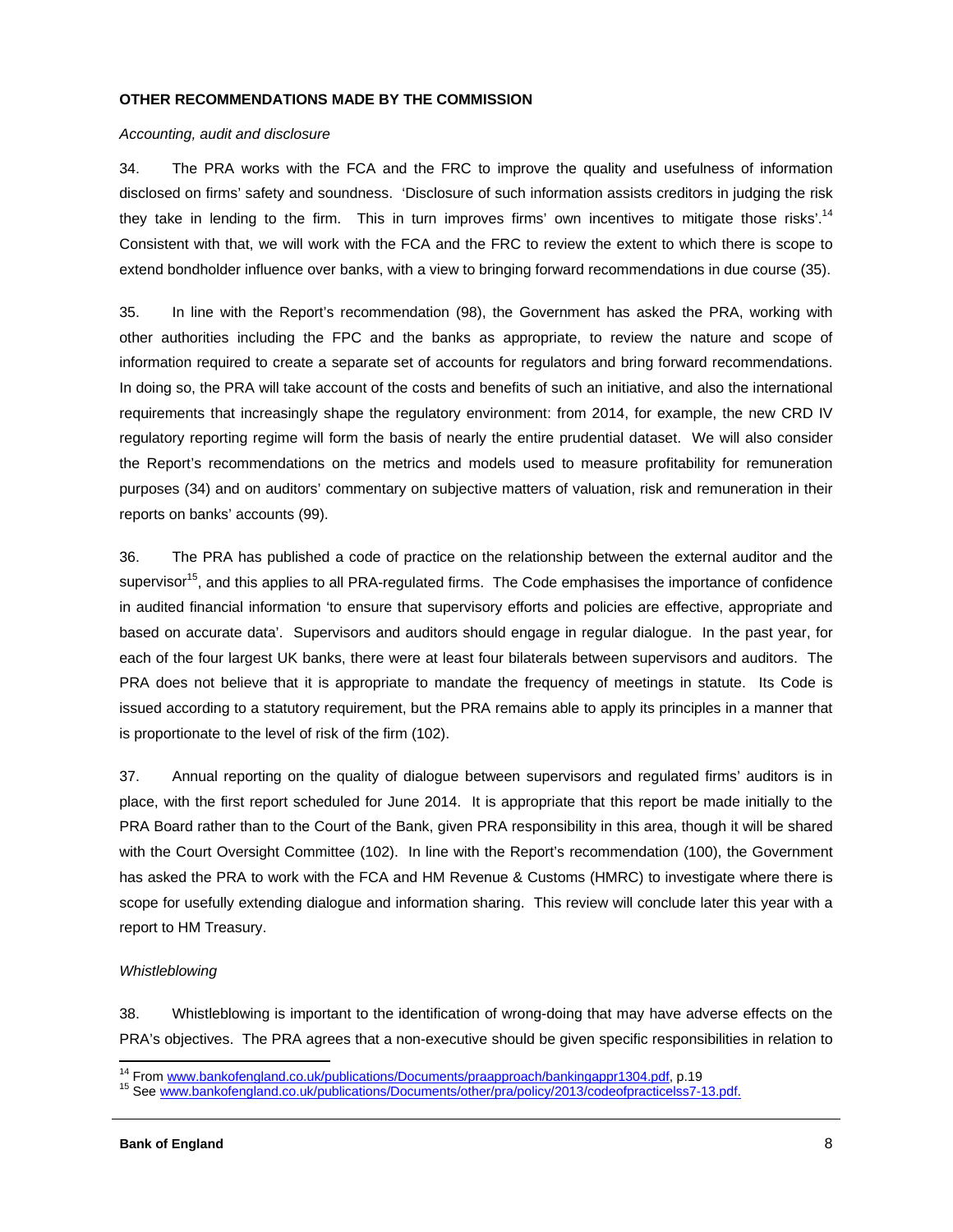whistleblowing (47), and that all Senior Persons should have an explicit duty to be open with the regulator (48). The PRA will bring forward proposals as part of its consultation on the Senior Persons regime. The Report also recommends that the regulator undertake research into the impact of financial incentives for whistleblowing in the United States (49). The PRA, together with the FCA, is assessing the benefits and drawbacks of incentivisation and will make recommendations in 2014.

39. The Report's other recommendations on whistleblowing would intensify the exchange of information between the firm and the regulator on particular whistleblowing cases (48), expect the regulator periodically to examine the whistleblowing records of firms and determine the information on whistleblowing that firms should disclose in their annual report (52), and empower the regulator to require firms to provide compensatory payments in particular cases of whistleblower mistreatment (53). The PRA, in liaison with the FCA, will give further consideration to these recommendations including the scope to advance them, if appropriate, within existing legislation.

## *Bank and PRA Governance and Accountability*

40. The Report made several recommendations in relation to Bank governance and accountability. The framework for this is set by legislation, which the Government has announced it does not plan to amend (82). For example, the Government has confirmed that the Governor will continue to chair the PRA Board. The Bank will respond as quickly and completely as possible to reasonable requests for information from Parliament (85), and the Governor would raise the alarm if lobbying from any type of financial services firm posed risks to the Bank's objectives (86).

#### *Payment Systems*

41. The PCBS suggested (60) that the Government should consider the merits of requiring the major banks to relinquish their ownership of payment systems. While we understand the concerns around the effect of the current ownership model, it is important that the outcome is consistent with the Bank retaining a direct leverage in this area so as to meet its objectives: the mechanism for inter-bank settlement crosses its books, and payment systems are at the heart of monetary policy, as well as being critically important to financial stability. We note that the Government has committed to ask its new payment systems regulator to report on this issue, and we will work with the regulator to ensure that stability concerns are appropriately taken into account.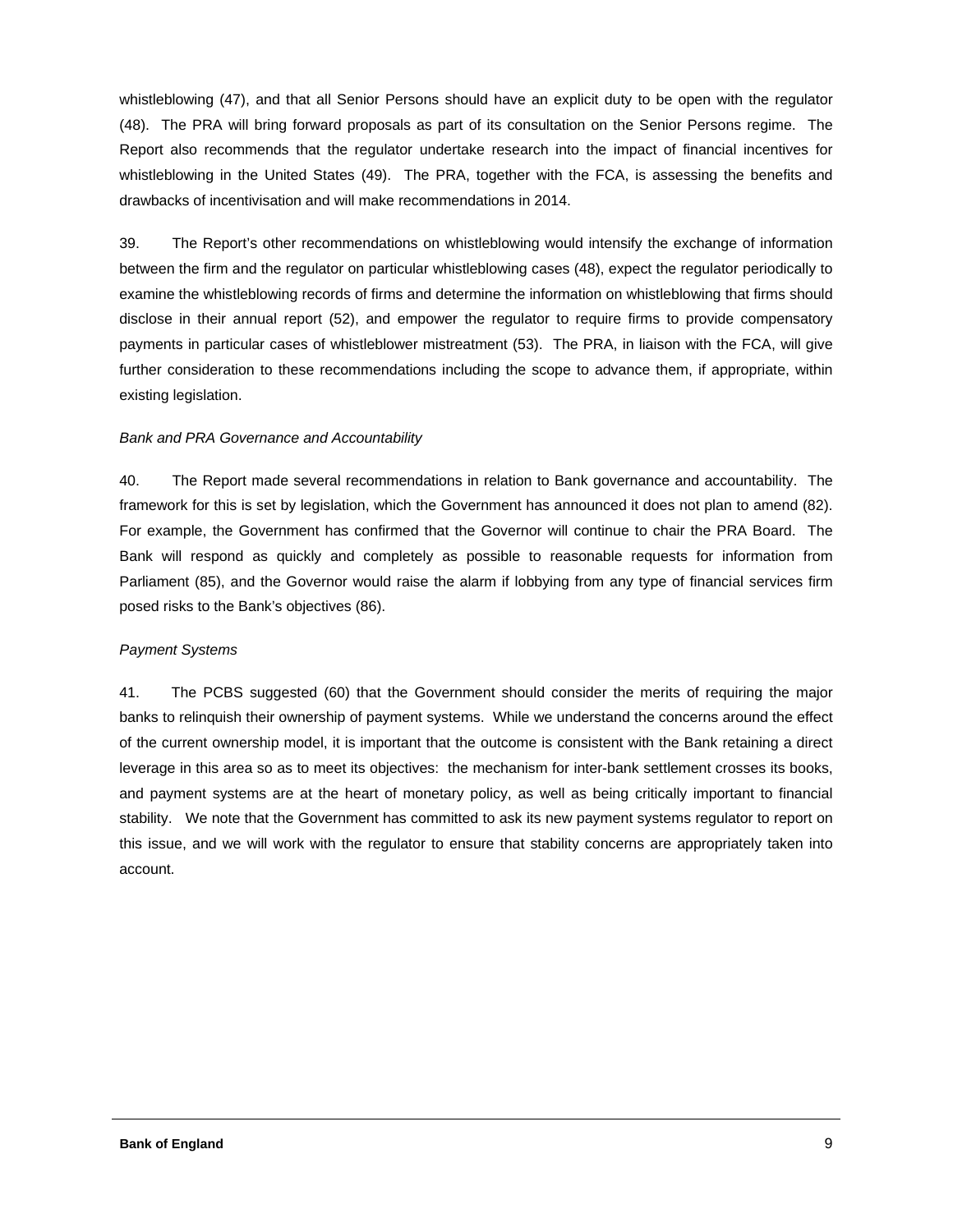# **Annex**

| Ref.           | <b>Recommendation Title</b>                                                                                                                                                                                                                                                                                                                                                              | Recommendation addressed to the Bank                                                                                                                                                                                                                                                                                                                                                                                                                                                                                                                                                                                                                                                                         | <b>PCBS</b><br><b>Vol II</b><br>$\frac{\text{Para}}{\text{no}^{16}}$ | Lead                                    | <b>Response</b><br>category | <b>Bank</b><br>Para<br>no. |  |  |  |  |
|----------------|------------------------------------------------------------------------------------------------------------------------------------------------------------------------------------------------------------------------------------------------------------------------------------------------------------------------------------------------------------------------------------------|--------------------------------------------------------------------------------------------------------------------------------------------------------------------------------------------------------------------------------------------------------------------------------------------------------------------------------------------------------------------------------------------------------------------------------------------------------------------------------------------------------------------------------------------------------------------------------------------------------------------------------------------------------------------------------------------------------------|----------------------------------------------------------------------|-----------------------------------------|-----------------------------|----------------------------|--|--|--|--|
|                | Response category key: 1 - The Bank has already met the recommendation or intends to do so; 2 - the Bank intends to meet the recommendation, subject to<br>legislative change, consultation, work with other authorities or other dependencies; 3 - the Bank will give further consideration to the recommendation before reaching a<br>view, N/A - not a matter for the Bank to address |                                                                                                                                                                                                                                                                                                                                                                                                                                                                                                                                                                                                                                                                                                              |                                                                      |                                         |                             |                            |  |  |  |  |
|                |                                                                                                                                                                                                                                                                                                                                                                                          | Each recommendation is assigned the same reference number as in the Government's response document <sup>17</sup>                                                                                                                                                                                                                                                                                                                                                                                                                                                                                                                                                                                             |                                                                      |                                         |                             |                            |  |  |  |  |
|                | Wider applicability of<br>regime change                                                                                                                                                                                                                                                                                                                                                  | The arrangements for a Senior Persons Regime, for a Licensing Regime and for a<br>register, reflecting the operation of these regimes, be put in place in the first instance<br>separately from the Approved Persons Regime, which should cease to apply to banking.<br>It is for the regulators to advise on the merits of the new schemes' wider applicability.                                                                                                                                                                                                                                                                                                                                            | 656                                                                  | <b>HMG</b><br><b>Bank</b><br><b>FCA</b> | 2                           | 11                         |  |  |  |  |
| 3              | <b>Senior Persons</b><br><b>Regime - Regulators</b>                                                                                                                                                                                                                                                                                                                                      | Regulators should set out in guidelines how responsibilities are to be identified and<br>assigned, and should have the power to take action against firms when it is satisfied that<br>they are not following these guidelines.                                                                                                                                                                                                                                                                                                                                                                                                                                                                              | 618                                                                  | <b>Bank</b><br><b>FCA</b>               | $\overline{2}$              | 5                          |  |  |  |  |
| $\overline{4}$ | <b>Senior Person Regime</b><br>- Banks                                                                                                                                                                                                                                                                                                                                                   | It should be a requirement of those in the Senior Persons Regime that, before<br>relinquishing any responsibilities that are to be passed to a successor, they prepare a<br>handover certificate outlining how they have exercised their responsibilities and identifying<br>the issues relating to their responsibilities of which the next person holding them should be<br>aware. Such handover certificates should be held by banks as a matter of record, and<br>should be available to the regulators both to assess the effectiveness of the Senior<br>Persons Regime within a particular bank and to assist with the attribution of responsibility<br>in the event of subsequent enforcement action. | 627                                                                  | Industry<br><b>Bank</b><br><b>FCA</b>   | 2                           | 5                          |  |  |  |  |
| 12             | <b>Banking Standards</b><br><b>Rules</b>                                                                                                                                                                                                                                                                                                                                                 | Regulators should develop, after consultation with banks, staff, unions and those bodies<br>already working on codes of conduct, a new set of Banking Standards Rules. These<br>should draw on the existing principles and apply to a wide group of individuals, forming the<br>foundation of their understanding for how they are expected to behave. The rules should<br>be generally applicable to all individuals within the Licensing Regime, rather than sub-<br>divided depending on category of employee.                                                                                                                                                                                            | 634                                                                  | <b>HMG</b><br><b>Bank</b><br><b>FCA</b> | $\overline{2}$              | 5                          |  |  |  |  |

<sup>&</sup>lt;sup>16</sup> www.parliament.uk/documents/banking-commission/Banking-final-report-vol-ii.pdf<br><sup>17</sup> www.gov.uk/government/uploads/system/uploads/attachment\_data/file/211047/gov\_response\_to\_the\_parliamentary\_commission\_on\_banking\_stan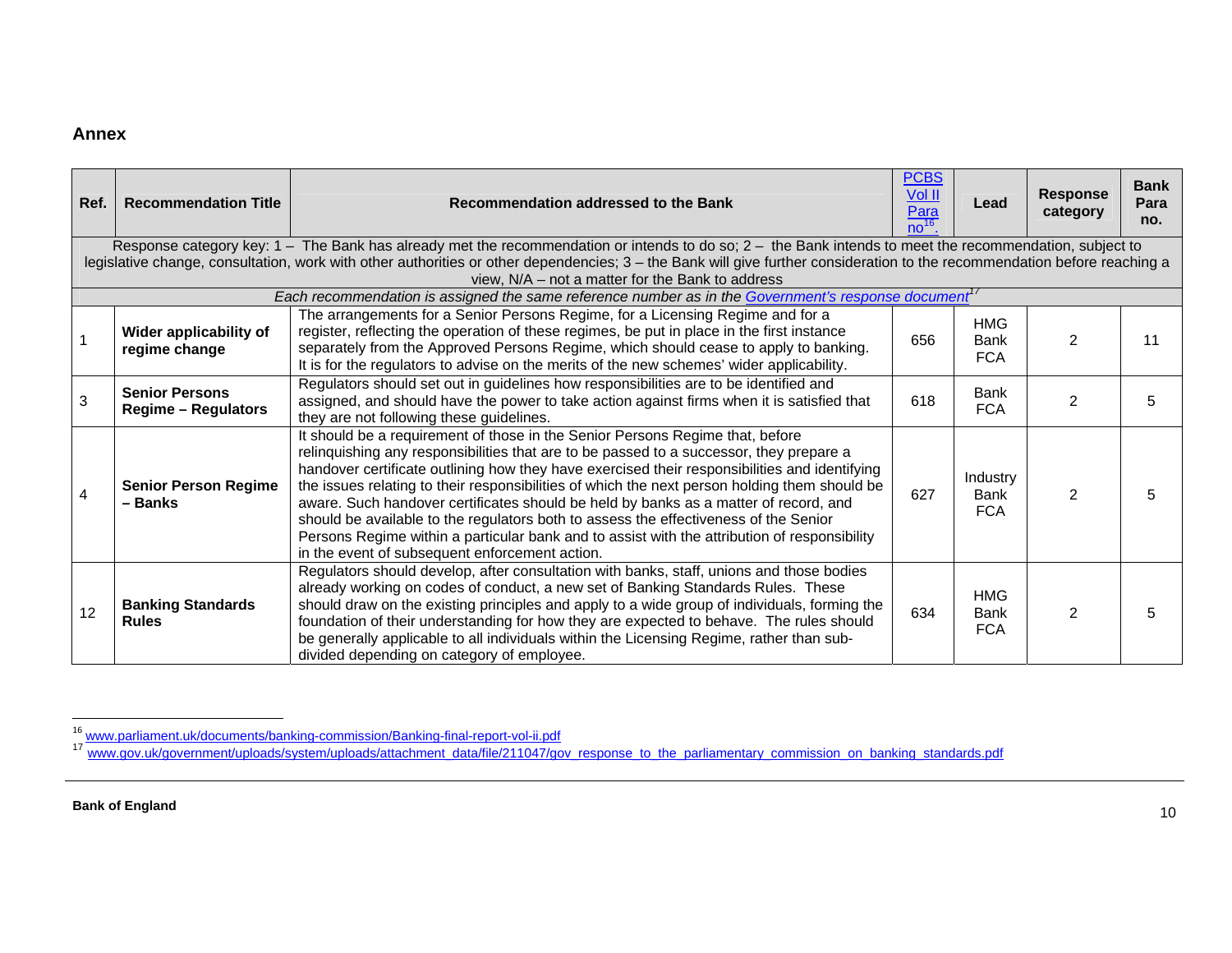| 14 | Implementation of the<br><b>Licensing Regime by</b><br>the Bank                                                       | Banks' implementation of the Licensing Regime should be subject to monitoring by<br>regulators and enforcement action where firms are found to be failing in their duties. An<br>individual within the Senior Persons regime should be responsible for the performance of<br>a banks Licensing Regime.                                                                                                                                                                                                                                                                                                                                                                        | 642<br>643 | Industry<br>Bank<br><b>FCA</b>          | 2              | 10 |
|----|-----------------------------------------------------------------------------------------------------------------------|-------------------------------------------------------------------------------------------------------------------------------------------------------------------------------------------------------------------------------------------------------------------------------------------------------------------------------------------------------------------------------------------------------------------------------------------------------------------------------------------------------------------------------------------------------------------------------------------------------------------------------------------------------------------------------|------------|-----------------------------------------|----------------|----|
| 16 | <b>Reforming the</b><br>Register                                                                                      | A single register should cover both the Senior Persons Regime and the Licensing Regime,<br>although for individuals covered only by the Licensing Regime it is likely to be more<br>proportionate only to include their details where there has been enforcement action<br>against them. Banks should inform regulators if they take disciplinary action against an<br>employee for reasons related to a breach of the banking standards rules. In such cases<br>regulators should assess whether any further sanction is merited. The regulators should<br>explore whether information about disciplinary dismissals could also be communicated to<br>prospective employers. | 651        | <b>HMG</b><br><b>Bank</b><br><b>FCA</b> | $\overline{2}$ | 12 |
| 17 | International<br>agreement                                                                                            | Of particular benefit would be an obligation on firms to take account of any<br>misdemeanours recorded on the register in other jurisdictions before hiring staff. The<br>need for such an obligation between the US and UK is particularly important. The<br>Commission recommends that the Government and the UK regulators initiate early<br>discussions with US counterparts on this issue.                                                                                                                                                                                                                                                                               | 654        | <b>HMG</b><br><b>Bank</b><br><b>FCA</b> | $\overline{2}$ | 12 |
| 19 | <b>Enforcing fines</b>                                                                                                | To provide greater incentives to maintain high levels of professional standards, both the<br>FCA and the PRA should be prepared to review again their penalty setting framework in<br>the future to allow for a further substantial increase in fines.                                                                                                                                                                                                                                                                                                                                                                                                                        | 1132       | <b>Bank</b><br><b>FCA</b>               |                | 31 |
| 20 | <b>Fines on banks</b><br>recovered from the<br>pool of deferred<br>compensation as well<br>as current year<br>bonuses | There should be a presumption that fines on banks should be recovered from the pool of<br>deferred compensation as well as current year bonuses. The recovery should materially<br>affect to different degrees individuals directly involved and those responsible for managing<br>or supervising them, staff in the same business unit or division, and staff across the<br>organisation as a whole. The impact and distribution of fines on deferred compensation<br>should be approved by the supervisors as part of a settlement agreement.                                                                                                                               | 1131       | <b>Bank</b><br><b>FCA</b><br>Industry   | -1             | 18 |
| 21 | <b>Penalties for failure to</b><br>bring issues to<br>regulators' attention                                           | Cooperation by firms in bringing issues to regulators' attention and assisting with their<br>investigation should be a given. Regulators should make full use of the flexibility in their<br>penalty policy to punish cases where this does not occur.                                                                                                                                                                                                                                                                                                                                                                                                                        | 1133       | Industry<br>Bank<br><b>FCA</b>          | 1              | 31 |
| 22 | Swift resolution and<br>enforcement                                                                                   | The regulators should bear in mind the advantage of swift resolution of enforcement action<br>against firms, in particular in cases where settlement with the firm is a precursor to action<br>against responsible individuals.                                                                                                                                                                                                                                                                                                                                                                                                                                               | 1134       | <b>Bank</b><br><b>FCA</b>               | 1              | 31 |
| 23 | <b>Flexibility under CRD</b><br>IV                                                                                    | The UK Government and the Bank of England should ensure that the technical standards<br>under CRD IV contain sufficient flexibility for national regulators to impose requirements in<br>relation to instruments in which deferred bonuses can be paid which are compatible with<br>the Commission's recommendations.                                                                                                                                                                                                                                                                                                                                                         | 896        | <b>HMG</b><br><b>Bank</b><br><b>FCA</b> | 1              | 14 |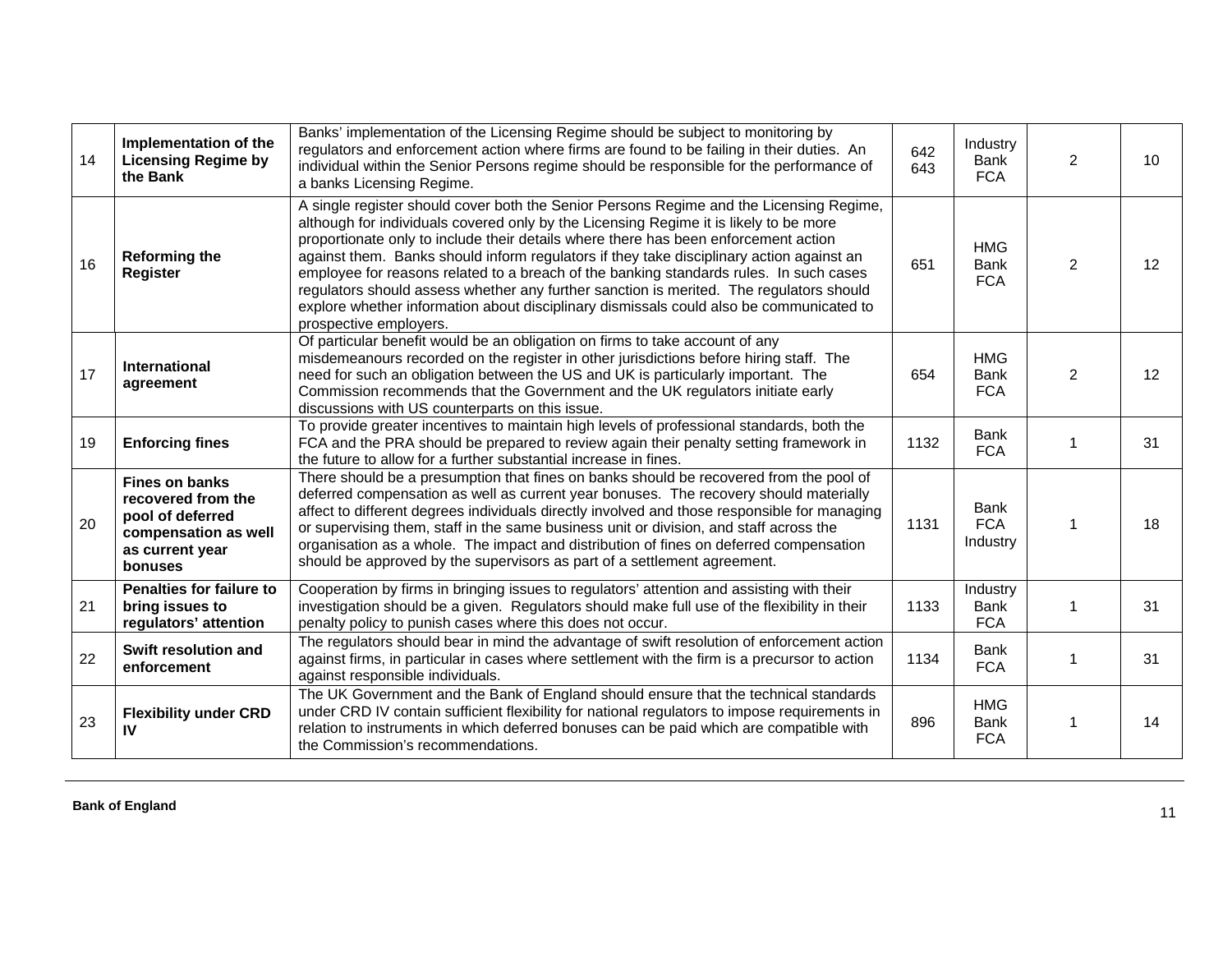| 24 | <b>Scope of application</b><br>of proposals   | The regulator will need to check that the bank has identified the key risk-takers and<br>decision-makers and confirm that deferred rewards will flow only when the full, long-term<br>consequences of their decisions have become evident. The Commission's<br>proposalsshould apply not only to all Senior Persons but also to all licensed staff<br>receiving variable remuneration. The proposals require the careful examination of the<br>remuneration of the highest risk Senior Persons Regime staff and spot checks on other<br>licensed employees.<br>A new Remuneration Code should be introduced on the basis of a new statutory provision,<br>which should provide expressly for the regulators to prescribe such measures in the new<br>Code as they consider necessary to secure their regulatory objectives. | 900<br>899        | <b>HMG</b><br><b>Bank</b><br><b>FCA</b>             | 3<br>N/A | 16 |
|----|-----------------------------------------------|-----------------------------------------------------------------------------------------------------------------------------------------------------------------------------------------------------------------------------------------------------------------------------------------------------------------------------------------------------------------------------------------------------------------------------------------------------------------------------------------------------------------------------------------------------------------------------------------------------------------------------------------------------------------------------------------------------------------------------------------------------------------------------------------------------------------------------|-------------------|-----------------------------------------------------|----------|----|
| 26 | Deferral of<br>remuneration                   | Legal and contractual arrangements should be developed whereby deferred remuneration<br>comes to be seen as contingent, so that it can be recouped in a wider range of<br>circumstances. There should be a presumption that all executive staff to whom the new<br>Remuneration Code applies receive variable remuneration and that a significant<br>proportion of their variable remuneration be in deferred form and deferred for up to 10<br>years, where it is necessary for effective long-term risk management. There are merits in<br>the use of instruments such as bail-in bonds in remuneration. Flexibility in the choice of<br>instruments (form of deferral) is vital. Banks should make this choice, dependent on<br>particular circumstances.                                                                | 878<br>880<br>881 | <b>HMG</b><br><b>Bank</b><br><b>FCA</b><br>Industry | 3        | 15 |
| 27 | Regulators role - new<br>employment contracts | The regulators should ensure that new employment contracts are consistent with effective<br>deferral schemes and should be aware of the potential for gaming over-prescriptive rules,<br>or encouraging the arbitrage of entitlements. In fulfilling these roles, the regulators should<br>exercise judgement in determining whether banks are operating within the spirit of the<br>Commission's recommendations as implemented.                                                                                                                                                                                                                                                                                                                                                                                           | 886               | <b>Bank</b><br><b>FCA</b><br>Industry               |          | 14 |
| 28 | <b>Deferred remuneration</b><br>as contingent | Deferred remuneration should be seen as contingent, so that it can be recouped in a wider<br>range of circumstances.                                                                                                                                                                                                                                                                                                                                                                                                                                                                                                                                                                                                                                                                                                        | 882               | <b>HMG</b><br><b>Bank</b><br><b>FCA</b>             | 2        | 15 |
| 29 | <b>Recovery of vested</b><br>remuneration     | In the most egregious cases of misconduct, recovery of vested remuneration may be<br>justified. The regulator should examine whether there is merit in further powers, in the<br>cases of individuals who have been the subject of successful enforcement action, to<br>recover remuneration received or awarded in the period to which the enforcement action<br>applied.                                                                                                                                                                                                                                                                                                                                                                                                                                                  | 883               | <b>HMG</b><br><b>Bank</b><br><b>FCA</b>             |          | 17 |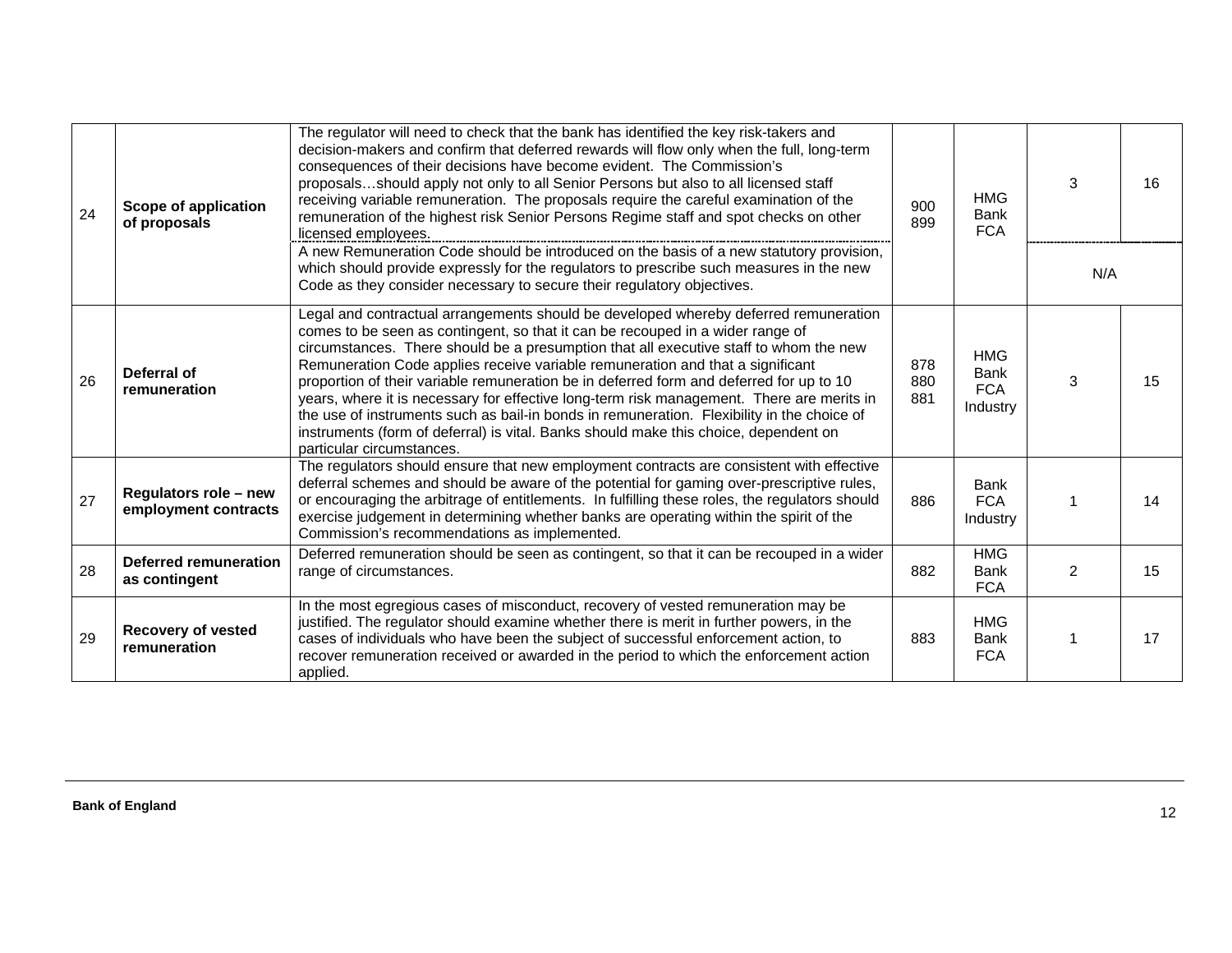| 30 | Void or cancel all<br>deferred<br>compensation in the<br>event a bank receives<br>state aid | In the event that a bank is in receipt of direct taxpayer support in the form of new capital<br>provision or new equity support, or a guarantee resulting in a contingent liability being<br>placed on to the public sector balance sheet, the regulators should have an explicit<br>discretionary power to render void or cancel all deferred compensation, all entitlements for<br>payments for loss of office or change of control and all unvested pension rights in respect<br>of Senior Persons and other licensed staff.                                                                                                                                                                                                                                                                                                                | 884 | <b>HMG</b><br><b>Bank</b><br><b>FCA</b> | 3 | 15 |
|----|---------------------------------------------------------------------------------------------|------------------------------------------------------------------------------------------------------------------------------------------------------------------------------------------------------------------------------------------------------------------------------------------------------------------------------------------------------------------------------------------------------------------------------------------------------------------------------------------------------------------------------------------------------------------------------------------------------------------------------------------------------------------------------------------------------------------------------------------------------------------------------------------------------------------------------------------------|-----|-----------------------------------------|---|----|
| 31 | <b>Remuneration of non-</b><br>executive directors                                          | The new Remuneration Code should prohibit variable, performance-related remuneration<br>of non-executive directors of banks.                                                                                                                                                                                                                                                                                                                                                                                                                                                                                                                                                                                                                                                                                                                   | 890 | <b>HMG</b><br><b>Bank</b><br><b>FCA</b> |   | 14 |
| 32 | Change of<br>employment/<br>buyout:                                                         | The regulators should come forward with proposals for domestic reform where banks<br>hiring staff from competitors compensate recruits for the value they have forfeited, by<br>awarding them equivalent rights in their own deferred compensation scheme. They<br>should consider whether banks could be required to leave in place any deferred<br>compensation due to an individual when they leave the firm. The regulators should also<br>examine the merits of a new discretionary regulatory power, in cases where a former<br>employee would have suffered deductions from deferred remuneration, but does not do so<br>as a result of having moved to another bank, to recover from the new employer the<br>amount that would have been deducted.                                                                                     | 885 | <b>HMG</b><br><b>Bank</b>               | 3 | 15 |
| 33 | Disclosure by bank<br>remuneration<br>committees                                            | Bank remuneration committees should disclose, in the annual report, the range of<br>measures used to determine remuneration, including an explanation of how measures of<br>risk have been taken into account and how these have affected remuneration. It is for<br>banks to set remuneration levels, but it is for regulators to ensure that the costs and<br>benefits of risks in the long term are properly aligned with remuneration. The regulators<br>should assess whether banks are striking an appropriate balance between risk and<br>reward. They should be particularly sceptical about reliance on return on equity in<br>calculating remuneration. The regulators should also assess whether the financial<br>measures that are used cover adequately the performance of the entire bank as well as<br>specific business areas. | 863 | Industry<br><b>Bank</b><br><b>FCA</b>   | 3 | 15 |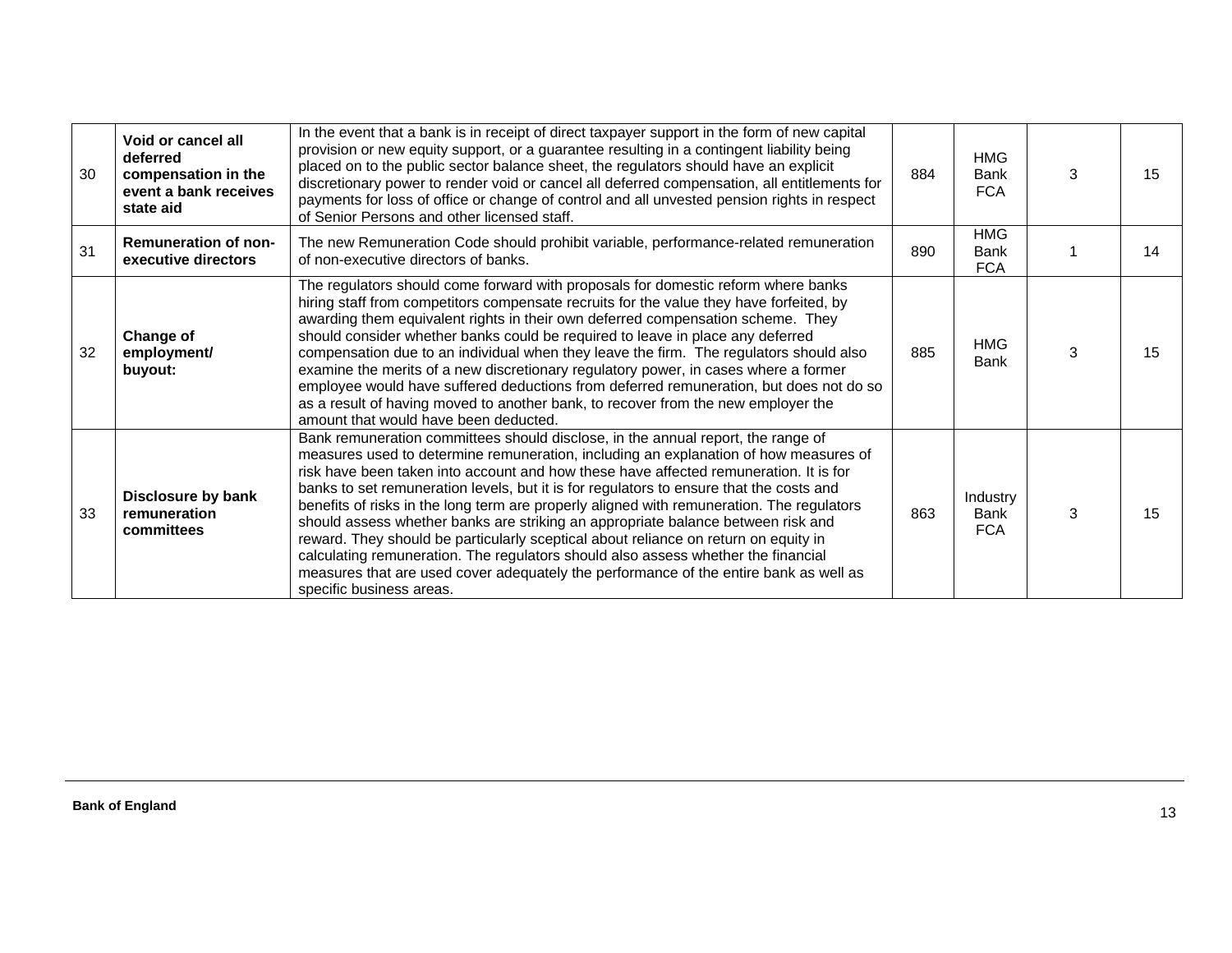|    | The PRA should monitor remuneration carefully and report on it as part of the regular<br>reporting of its activities.<br>Banks' statutory remuneration reports should be required to include a disclosure of<br>expected levels of remuneration in the coming year by division, assuming a central<br>planning scenario and, in the following year, the differences from the expected levels of<br>remuneration and the reasons for those differences. The remuneration report should be<br><b>Transparency and</b><br>required to include a summary of the risk factors that were taken into account in reaching<br>reporting<br>decisions and how these have changed since the last report.<br>requirements<br>Regulators should set out, within the new Remuneration Code, criteria for the<br>determination of profits for remuneration purposes, at company level and from business<br>units. Unrealised profits from thinly traded or illiquid markets would usually not be<br>appropriate for this purpose. Banks and regulators should avoid relying unquestioningly on<br>narrow measures of bank profitability in setting remuneration. |                                                                                                                                                                                                                                                                                                                                                                                                                                                                                                                                                                                                                                                                                                                                                                                                                         |                         |                                                     |                | 35 |
|----|---------------------------------------------------------------------------------------------------------------------------------------------------------------------------------------------------------------------------------------------------------------------------------------------------------------------------------------------------------------------------------------------------------------------------------------------------------------------------------------------------------------------------------------------------------------------------------------------------------------------------------------------------------------------------------------------------------------------------------------------------------------------------------------------------------------------------------------------------------------------------------------------------------------------------------------------------------------------------------------------------------------------------------------------------------------------------------------------------------------------------------------------------|-------------------------------------------------------------------------------------------------------------------------------------------------------------------------------------------------------------------------------------------------------------------------------------------------------------------------------------------------------------------------------------------------------------------------------------------------------------------------------------------------------------------------------------------------------------------------------------------------------------------------------------------------------------------------------------------------------------------------------------------------------------------------------------------------------------------------|-------------------------|-----------------------------------------------------|----------------|----|
| 34 |                                                                                                                                                                                                                                                                                                                                                                                                                                                                                                                                                                                                                                                                                                                                                                                                                                                                                                                                                                                                                                                                                                                                                   | 905                                                                                                                                                                                                                                                                                                                                                                                                                                                                                                                                                                                                                                                                                                                                                                                                                     | <b>Bank</b><br>Industry | 3                                                   | 35             |    |
|    |                                                                                                                                                                                                                                                                                                                                                                                                                                                                                                                                                                                                                                                                                                                                                                                                                                                                                                                                                                                                                                                                                                                                                   |                                                                                                                                                                                                                                                                                                                                                                                                                                                                                                                                                                                                                                                                                                                                                                                                                         | 861<br>862              |                                                     | 3              | 35 |
| 35 | Public disclosure of<br>banks to bondholders                                                                                                                                                                                                                                                                                                                                                                                                                                                                                                                                                                                                                                                                                                                                                                                                                                                                                                                                                                                                                                                                                                      | Market discipline from creditors subject to the potential of bail-in should encourage banks<br>and their managements better to balance downside and upside risks. It is good practice<br>for banks to publicly disclose and make widely available, the contents of their<br>presentations to bondholders.                                                                                                                                                                                                                                                                                                                                                                                                                                                                                                               | 674                     | <b>HMG</b><br><b>Bank</b><br><b>FCA</b>             | N/A            |    |
|    |                                                                                                                                                                                                                                                                                                                                                                                                                                                                                                                                                                                                                                                                                                                                                                                                                                                                                                                                                                                                                                                                                                                                                   | Bondholders, where they are sufficiently concerned, should raise such issues publicly<br>where practical. The PRA should examine the scope for extending bondholder influence<br>of this type.                                                                                                                                                                                                                                                                                                                                                                                                                                                                                                                                                                                                                          |                         | <b>FRC</b><br>Industry                              | 2              | 34 |
| 36 | Direct personal<br>responsibility on the<br>chairman                                                                                                                                                                                                                                                                                                                                                                                                                                                                                                                                                                                                                                                                                                                                                                                                                                                                                                                                                                                                                                                                                              | The importance of the Chairman's role should be reflected in the post's responsibilities<br>under the proposed Senior Persons Regime. A full-time Chairman should be the norm.<br>The implication is that the Chairman of a large bank should usually not hold any other<br>large commercial non-executive, let alone executive, positions. The Senior Independent<br>Director should, under the proposed Senior Persons Regime, have specific responsibility<br>for assessing annually the performance of the Chairman of the board and, as part of this,<br>for ensuring that the relationship between the CEO and the Chairman does not become<br>too close and that the Chairman performs his or her leadership and challenge role. The<br>regulator should maintain dialogue with the Senior Independent Director. | 712<br>715<br>717       | <b>HMG</b><br>Industry<br>Bank<br><b>FCA</b>        | $\overline{2}$ | 20 |
| 38 | The role of non-<br>executive directors                                                                                                                                                                                                                                                                                                                                                                                                                                                                                                                                                                                                                                                                                                                                                                                                                                                                                                                                                                                                                                                                                                           | Each bank board should have a separate risk committee chaired by a non-executive<br>director who possesses the banking industry knowledge and strength of character to<br>challenge the executive effectively.                                                                                                                                                                                                                                                                                                                                                                                                                                                                                                                                                                                                          | 729                     | <b>HMG</b><br><b>Bank</b><br><b>FCA</b><br>Industry | $\overline{2}$ | 19 |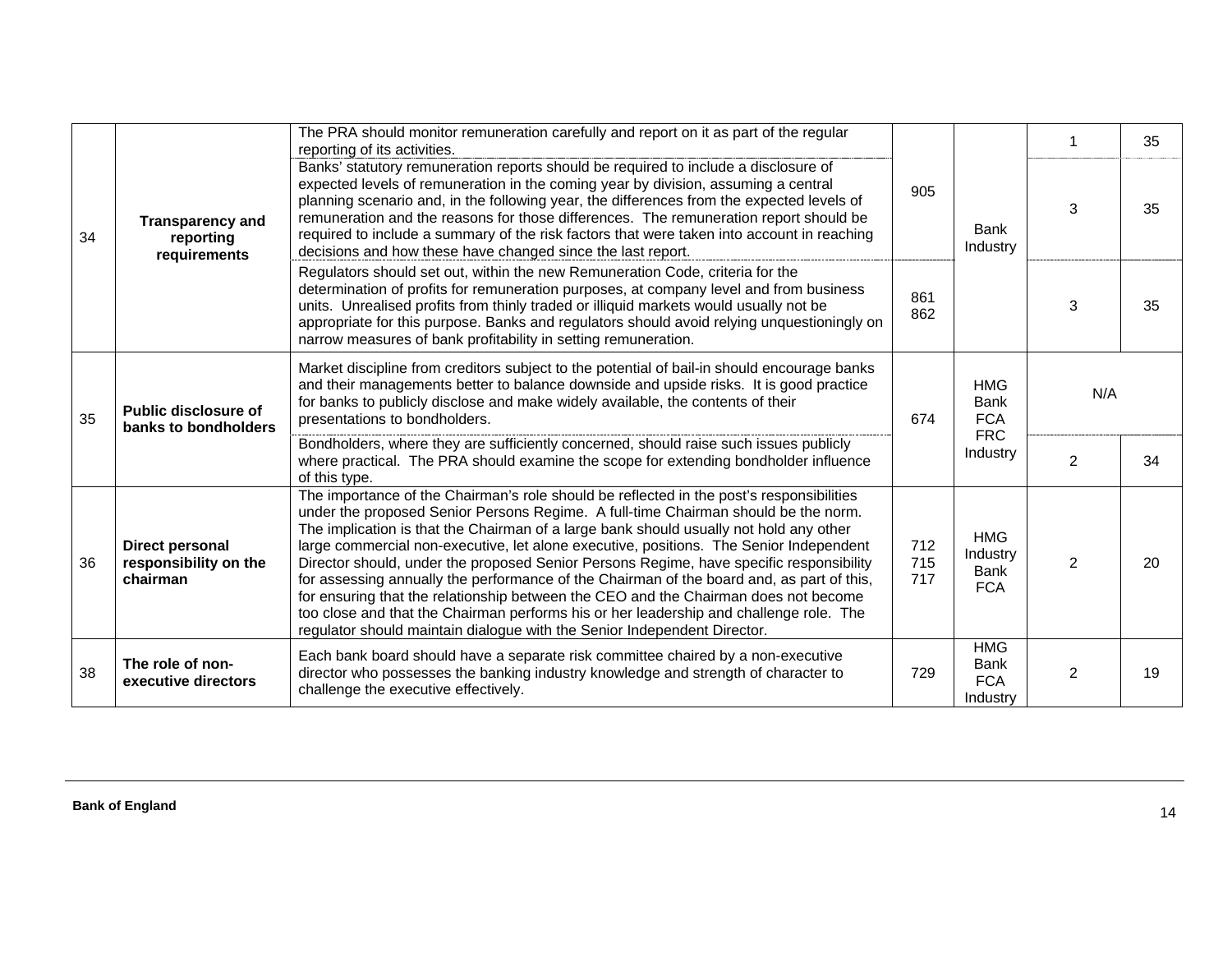| 39 | <b>Publicly advertising</b><br>non-executive<br>vacancies of a bank<br>above the ring-fence<br>threshold | The regulators should examine the merits of requiring each non-executive vacancy on the<br>board of a bank above the ring-fence threshold to be publicly advertised.                                                                                                                                                                                                                                                                                                                                                                                                                                                                                                                                                                                                                                                                                                                                                                                                                                              | 707 | <b>HMG</b><br><b>FRC</b><br>Bank<br><b>FCA</b>      | $\overline{2}$ | 21 |
|----|----------------------------------------------------------------------------------------------------------|-------------------------------------------------------------------------------------------------------------------------------------------------------------------------------------------------------------------------------------------------------------------------------------------------------------------------------------------------------------------------------------------------------------------------------------------------------------------------------------------------------------------------------------------------------------------------------------------------------------------------------------------------------------------------------------------------------------------------------------------------------------------------------------------------------------------------------------------------------------------------------------------------------------------------------------------------------------------------------------------------------------------|-----|-----------------------------------------------------|----------------|----|
| 40 | <b>Resourcing the Office</b><br>of the Chairman                                                          | It is essential that the office of the chairman is well-resourced to enable it to provide<br>independent research and support to the non-executive directors.                                                                                                                                                                                                                                                                                                                                                                                                                                                                                                                                                                                                                                                                                                                                                                                                                                                     | 720 | <b>HMG</b><br><b>Bank</b><br><b>FCA</b>             | $\overline{2}$ | 20 |
| 41 | <b>Directors duties</b>                                                                                  | The UK Corporate Governance Code should be amended to require directors of banks to<br>attach the utmost importance to the safety and soundness of the firm and for the duties<br>they owe to customers, taxpayers and others in interpreting their duties as directors. The<br>PRA Principles for Businesses should be amended to include a requirement that a bank<br>must operate in accordance with the safety and soundness of the firm and that directors'<br>responsibilities to shareholders are to be interpreted in the light of this requirement. The<br>responsibilities of Senior Persons who are directors should include responsibilities to have<br>proper regard to the safety and soundness of the firm. The Government should consult on<br>a proposal to amend section 172 of the Companies Act 2006 to remove shareholder<br>primacy in respect of banks, requiring directors of banks to ensure the financial safety and<br>soundness of the company ahead of the interests of its members. | 708 | <b>HMG</b><br><b>Bank</b><br><b>FCA</b>             | $\overline{2}$ | 22 |
| 42 | <b>Independent Chief</b><br><b>Risk Officers</b>                                                         | The risk committee should be supported by a strong risk function, led by a chief risk<br>officer, with authority over the separate business units. Boards must protect the<br>independence of the Chief Risk Officer, and personal responsibility for this should lie with<br>the chairman of the risk committee. The Chief Risk Officer should not be able to be<br>dismissed or sanctioned without the agreement of the non-executive directors, and his or<br>her remuneration should reflect this requirement for independence. The Chief Risk Officer<br>should be covered by the Senior Persons Regime, and the responsibilities assigned to the<br>holder of that post should make clear that the holder must maintain a voice that is<br>independent of the executive.                                                                                                                                                                                                                                    | 729 | <b>HMG</b><br><b>Bank</b><br><b>FCA</b><br>Industry | $\overline{2}$ | 19 |
| 43 | Independent<br>Compliance                                                                                | Dismissal or sanctions against the Head of Compliance should only follow agreement by<br>the non-executive directors.                                                                                                                                                                                                                                                                                                                                                                                                                                                                                                                                                                                                                                                                                                                                                                                                                                                                                             | 737 | <b>HMG</b><br><b>Bank</b><br><b>FCA</b>             | $\overline{2}$ | 19 |
| 44 | Independent internal<br>audit                                                                            | Internal audit's independence is as important as that of the Chief Risk Officer and the<br>Head of Group Compliance, and its preservation should similarly be the responsibility of a<br>named individual non-executive director, usually the chairman of the audit committee.<br>Dismissal or sanctions against the head of internal audit should also require the<br>agreement of the non-executive directors.                                                                                                                                                                                                                                                                                                                                                                                                                                                                                                                                                                                                  | 741 | <b>HMG</b><br>Industry<br>Bank<br><b>FCA</b>        | $\overline{2}$ | 19 |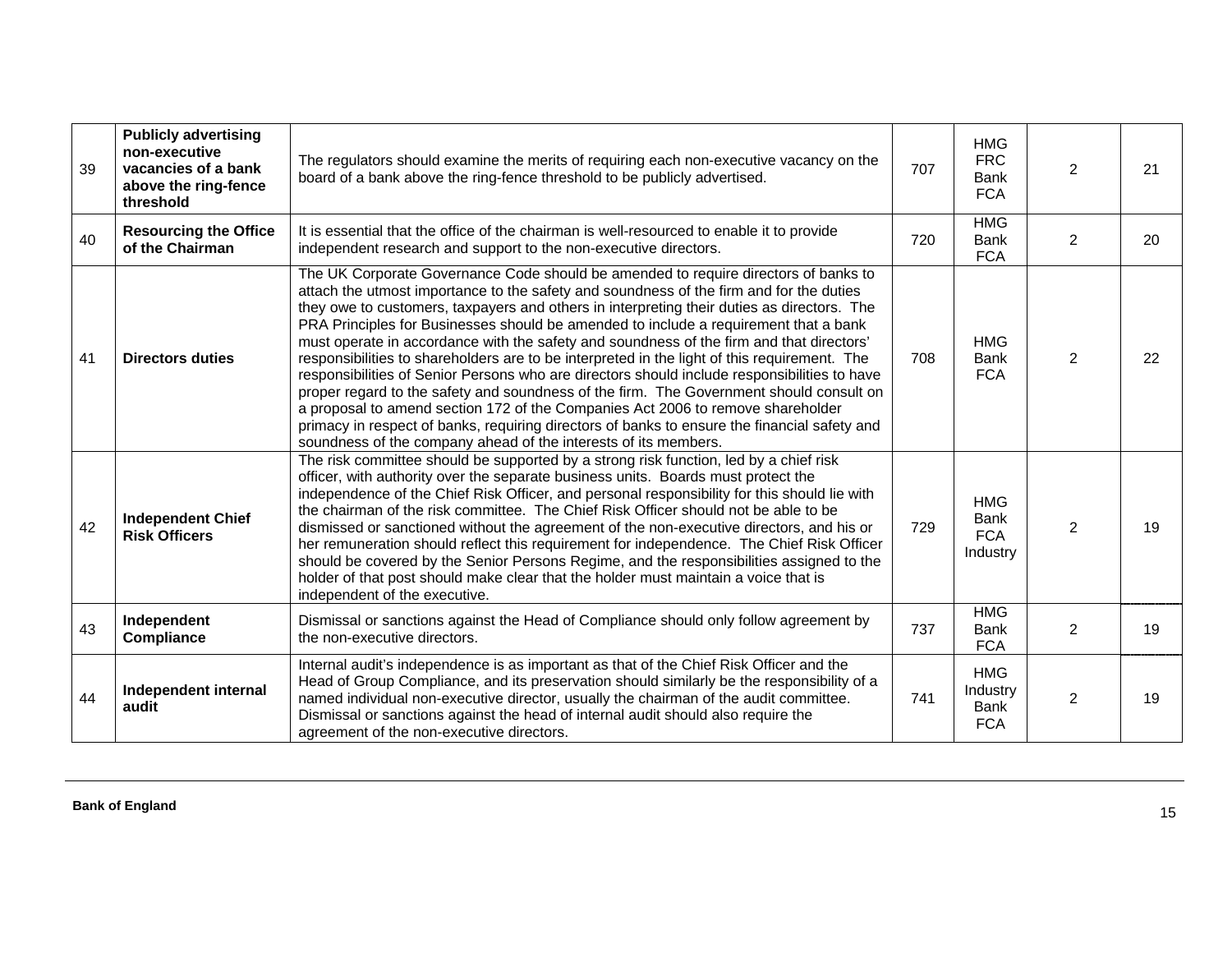| 47 | Whistleblowing-<br>senior responsibility                                                  | A non-executive board member – preferably the Chairman – should be given specific<br>responsibility under the Senior Persons Regime for the effective operation of the firm's<br>whistleblowing regime. The Board member responsible for the institution's whistleblowing<br>procedures should be held personally accountable for protecting whistleblowers against<br>detrimental treatment.                                                                                                                                                                                                                                                                                                                          | 788<br>791 | <b>Bank</b><br><b>FCA</b>             | 2              | 38  |
|----|-------------------------------------------------------------------------------------------|------------------------------------------------------------------------------------------------------------------------------------------------------------------------------------------------------------------------------------------------------------------------------------------------------------------------------------------------------------------------------------------------------------------------------------------------------------------------------------------------------------------------------------------------------------------------------------------------------------------------------------------------------------------------------------------------------------------------|------------|---------------------------------------|----------------|-----|
|    |                                                                                           | The FCA should regard it as its responsibility to support whistleblowers                                                                                                                                                                                                                                                                                                                                                                                                                                                                                                                                                                                                                                               |            |                                       | N/A            | N/A |
|    |                                                                                           | All Senior Persons should have an explicit duty to be open with the regulators.                                                                                                                                                                                                                                                                                                                                                                                                                                                                                                                                                                                                                                        |            |                                       | $\overline{2}$ | 38  |
| 48 | Whistleblowing - role<br>of regulators                                                    | [The regulator] should also provide feedback to the whistleblower about how the regulator<br>has investigated their concerns and the ultimate conclusion it reached as to whether or not<br>to take enforcement action against the firm and the reasons for its decision. The regulator<br>should require banks to inform it of any employment tribunal cases brought by employees<br>relying on the Public Interest Disclosure Act where the tribunal finds in the employee's<br>favour. The regulator can then consider whether to take enforcement action against<br>individuals or firms who are found to have acted in a manner inconsistent with regulatory<br>requirements set out in the regulator's handbook. | 796<br>799 | <b>Bank</b><br><b>FCA</b>             | 3              | 39  |
| 49 | Whistleblowing-<br>financial incentives                                                   | The regulator should undertake research into the impact of financial incentives in the US<br>in encouraging whistleblowing, exposing wrongdoing and promoting integrity and<br>transparency in financial markets.                                                                                                                                                                                                                                                                                                                                                                                                                                                                                                      | 803        | Bank<br><b>FCA</b>                    | $\overline{2}$ | 38  |
| 52 | Whistleblowing $-$<br>internal filter                                                     | Whistleblowing reports should be subjected to an internal 'filter' by the bank to identify<br>those which should be treated as grievances. The regulator should periodically examine a<br>firm's whistleblowing records, both in order to inform itself about possible matters of<br>concern, and to ensure that firms are treating whistleblowers' concerns appropriately. The<br>regulators should determine the information that banks should report on whistleblowing<br>within their organisation in their annual report.                                                                                                                                                                                         | 792        | Industry<br><b>Bank</b><br><b>FCA</b> | 3              | 39  |
| 53 | <b>Empowering</b><br>regulators where a<br>whistleblower has not<br>been treated properly | The regulator should be empowered in cases where as a result of an enforcement action it<br>is satisfied that a whistleblower has not been properly treated by a firm, to require firms to<br>provide a compensatory payment for that treatment without the person concerned having<br>to go to an employment tribunal.                                                                                                                                                                                                                                                                                                                                                                                                | 805        | <b>Bank</b><br><b>FCA</b>             | 3              | 39  |
| 56 | <b>Creating a more</b><br>diverse retail market                                           | The FCA should ensure that other forms of provision in the retail banking market are not<br>put at a disadvantage. This should be reviewed by the FCA within four years and be the<br>subject of a report to Parliament. The PRA will need to support the FCA in this wherever<br>possible, by avoiding prudential requirements which deter alternative business models<br>emerging or place them at a competitive disadvantage.                                                                                                                                                                                                                                                                                       | 343        | <b>Bank</b><br><b>FCA</b>             |                | 25  |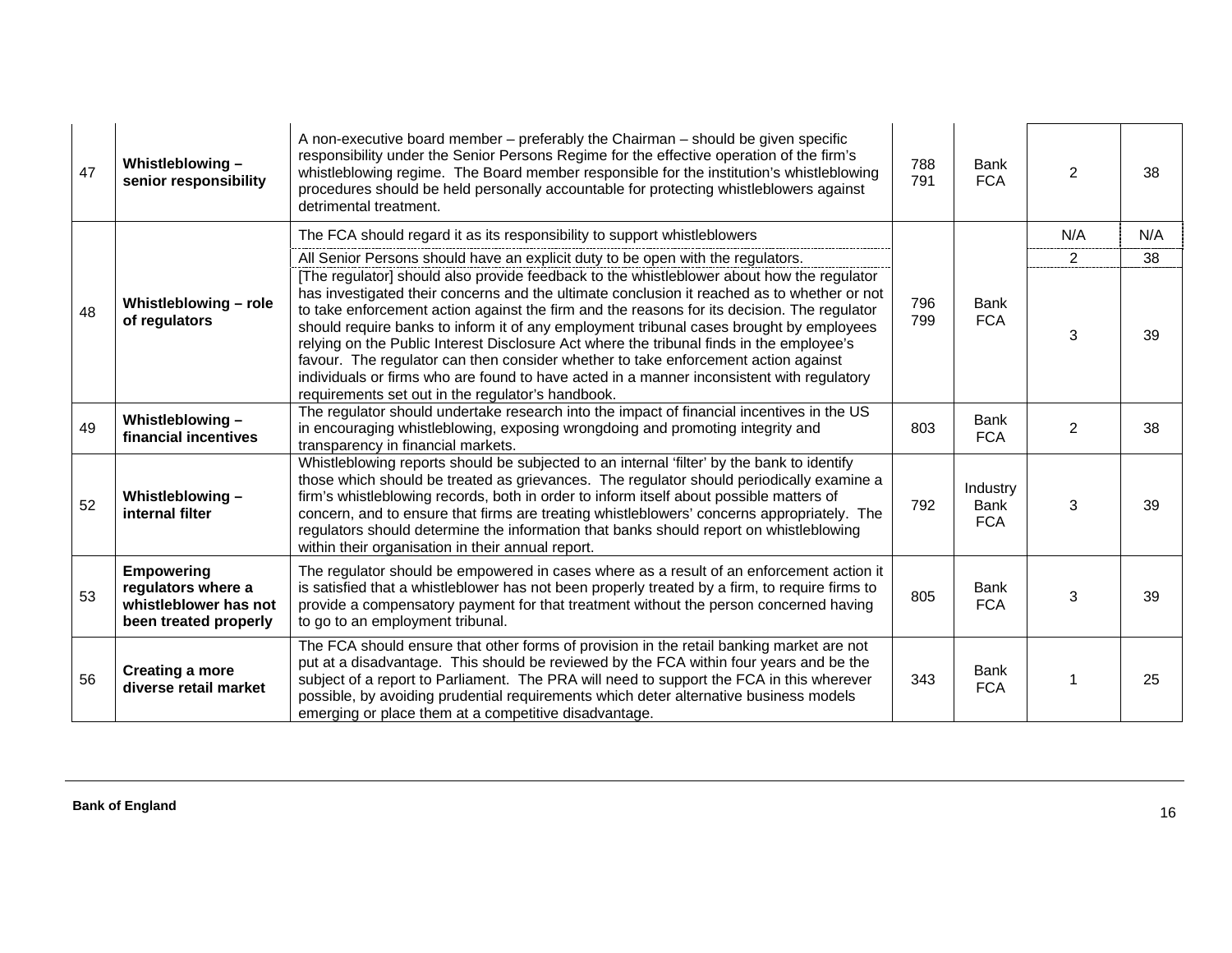| 62 | <b>Regulators reporting</b><br>on progress on<br>approving new<br>entrants in 2 years<br>time | The regulators' approach to authorising and approving new entrants, particularly those<br>with distinct models, will require close monitoring by the Government and by Parliament,<br>and the regulator should report to Parliament on progress in two years time.                                                                                                                                                                                                                                                                                      | 327         | <b>HMG</b><br><b>Bank</b><br><b>FCA</b> |                | 25 |
|----|-----------------------------------------------------------------------------------------------|---------------------------------------------------------------------------------------------------------------------------------------------------------------------------------------------------------------------------------------------------------------------------------------------------------------------------------------------------------------------------------------------------------------------------------------------------------------------------------------------------------------------------------------------------------|-------------|-----------------------------------------|----------------|----|
| 82 | <b>Court of the Bank of</b><br><b>England to be</b><br>reformed into a Board                  | The Court of the Bank of England should be reformed as far as possible into a meaningful<br>board—along the lines recommended in 2011 by both the Joint Committee on the<br>Financial Services Bill and the Treasury Committee.                                                                                                                                                                                                                                                                                                                         | 1107        | <b>HMG</b><br><b>Bank</b>               | N/A            | 40 |
| 85 | <b>Bank of England</b><br>providing information<br>for Parliament                             | The Bank of England should have a duty to respond to reasonable reports for information<br>from Parliament                                                                                                                                                                                                                                                                                                                                                                                                                                              | 1093        | <b>HMG</b><br><b>Bank</b>               | N/A            | 40 |
| 86 | <b>Governor of the Bank</b><br>of England sounding<br>the alarm on bank<br><b>lobbyists</b>   | The Governor of the Bank of England is, by virtue of his responsibilities and<br>independence, uniquely well-placed to sound the alarm if bank lobbying of Government is<br>becoming a concern. It should be the specific personal responsibility of the Governor to<br>warn Parliament, or the public in such circumstances.                                                                                                                                                                                                                           | 1113        | <b>HMG</b><br><b>Bank</b>               |                | 40 |
| 90 | Introduction of a<br>special measures tool                                                    | The regulators should have available to them a "special measures" tool to identify and<br>tackle serious failings in standards and culture within the banks they supervise. As part of<br>the continuing dialogue between the PRA and the FCA at the most senior levels, and<br>through their risk assessment frameworks, we expect the two regulators to consider cases<br>which might require the deployment of this tool. Special measures will take the form of a<br>formal commitment by the bank to address concerns identified by the regulator. | 970,<br>971 | <b>HMG</b><br><b>Bank</b><br><b>FCA</b> |                | 33 |
| 91 | <b>Regulatory Decisions</b>                                                                   | The creation of an autonomous body to assume the decision-making role of the<br>Regulatory Decisions Committee for enforcement in relation to the banking sector. The<br>body should have statutory autonomy within the FCA. It should be appointed by<br>agreement between the boards of the FCA and PRA.                                                                                                                                                                                                                                              | 1202        | <b>HMG</b><br><b>Bank</b>               | N/A            |    |
|    | <b>Committee</b>                                                                              | The FCA and the PRA should publish a joint review of the working of the enforcement<br>arrangements for the banking sector in 2018. This should consider whether a separate<br>statutory body for enforcement as a whole has merit.                                                                                                                                                                                                                                                                                                                     |             | <b>FCA</b>                              | $\overline{2}$ | 31 |
| 92 | <b>Records of meetings</b><br>between regulators<br>and senior executives                     | The FCA and the PRA should keep a summary record of all meetings and substantive<br>conversations held with those at senior executive level in banks, the most senior<br>representative of the FCA or PRA present in each case. We would expect those records<br>to be made available on request retrospectively to Parliament, usually to the Treasury<br>Committee.                                                                                                                                                                                   | 965         | <b>HMG</b><br><b>Bank</b><br><b>FCA</b> |                | 30 |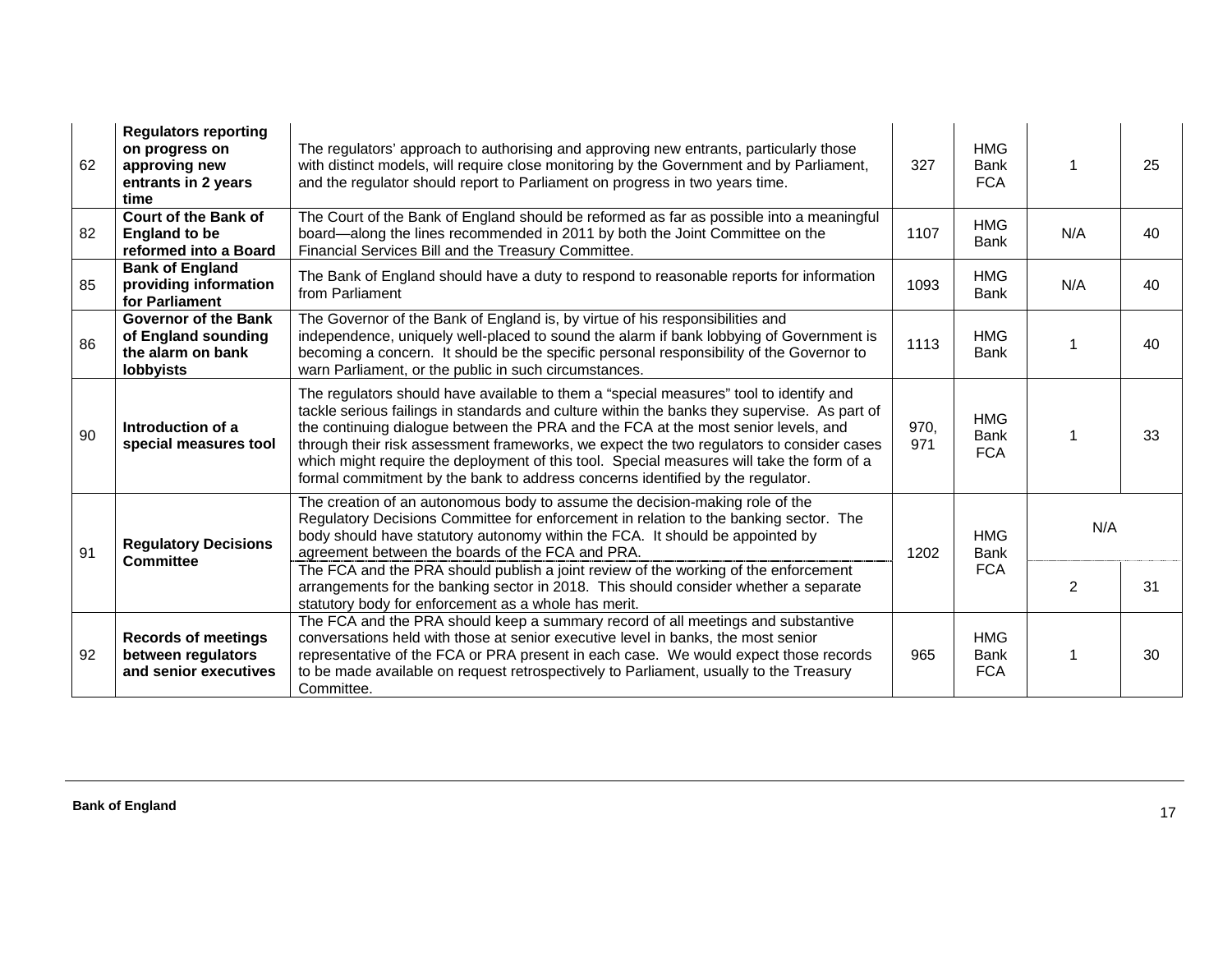| 93  | Bank of England -<br><b>Basel III</b>                       | The Bank of England should report to Parliament on the extent to which, in its view, the<br>shortcomings of Basel II have been addressed by Basel III, and whether they consider that<br>any improvement to the process through which the Basel accords are agreed could lead to<br>better outcomes.                                                                                                                                                                                                                                                                                                                                                                                                                                                       | 997  | <b>Bank</b>                             | 2              | 37 |
|-----|-------------------------------------------------------------|------------------------------------------------------------------------------------------------------------------------------------------------------------------------------------------------------------------------------------------------------------------------------------------------------------------------------------------------------------------------------------------------------------------------------------------------------------------------------------------------------------------------------------------------------------------------------------------------------------------------------------------------------------------------------------------------------------------------------------------------------------|------|-----------------------------------------|----------------|----|
| 94  | Leverage ratio                                              | The Government should relinquish political control over setting the leverage ratio. If the<br>Government maintains its current position, the newly-established FPC publish its own<br>assessment of the appropriate leverage ratio. Furthermore, the FPC should consider<br>explicitly the question of whether the leverage ratio should be a regulatory front-stop rather<br>than a back-stop given the recognised deficiencies in the risk-weighted assets approach to<br>assessing capital adequacy. This work should be completed and the results made public<br>by the end of the year.                                                                                                                                                               | 1013 | <b>HMG</b><br>FPC                       |                | 32 |
| 98  | Accounting – separate<br>accounts                           | Flaws in IFRS mean that the current system is not fit for regulators' purposes. Non-EU<br>mandated regulatory returns should be combined, with any other accounting requirements<br>needed, to create a separate set of accounts for regulators according to specified, prudent<br>principles set by the regulator. This second set of accounts should be externally audited<br>and a statutory duty to regulators be placed upon auditors in respect of these accounts.<br>Where there is a public interest for these accounts to be published, the regulator should<br>have a legal power to direct that they (or where appropriate, abbreviated accounts) are<br>included in the financial statements, alongside a reconciliation to the IFRS accounts. | 1039 | <b>HMG</b><br><b>Bank</b>               | 3              | 35 |
| 99  | <b>Auditors reports to</b><br>include subjective<br>matters | Auditors' reports on banks' accounts should include specific commentary on subjective<br>matters of valuation, risk and remuneration, amongst other key judgement areas, that are<br>crucial to investors' understanding of a bank's business model.                                                                                                                                                                                                                                                                                                                                                                                                                                                                                                       | 1042 | <b>HMG</b><br><b>Bank</b><br><b>FRC</b> | 3              | 35 |
| 100 | <b>Sharing of information</b><br>and expertise              | HMRC, PRA and FCA should jointly publish a paper setting out how they intend to bring<br>about appropriate useful sharing of information and expertise within the existing rules.                                                                                                                                                                                                                                                                                                                                                                                                                                                                                                                                                                          | 1047 | <b>HMG</b><br><b>Bank</b><br><b>FCA</b> | $\overline{2}$ | 37 |
|     |                                                             | The Court of the Bank of England should commission a periodic report on the quality of<br>dialogue between auditors and supervisors.                                                                                                                                                                                                                                                                                                                                                                                                                                                                                                                                                                                                                       |      |                                         |                | 37 |
| 102 | Dialogue between<br>auditors and<br>supervisors             | Both the PRA and the FCA would need to meet a bank's external auditor regularly, and<br>more than the minimum of once a year which is specified by the Code of Practice<br>governing the relationship between the external auditor and the supervisor.                                                                                                                                                                                                                                                                                                                                                                                                                                                                                                     | 1053 | <b>Bank</b><br><b>FCA</b>               | 1              | 37 |
|     |                                                             | This should be required by statute, as recommended by the House of Lords Select<br>Committee on Economic Affairs.                                                                                                                                                                                                                                                                                                                                                                                                                                                                                                                                                                                                                                          |      |                                         | N/A            |    |